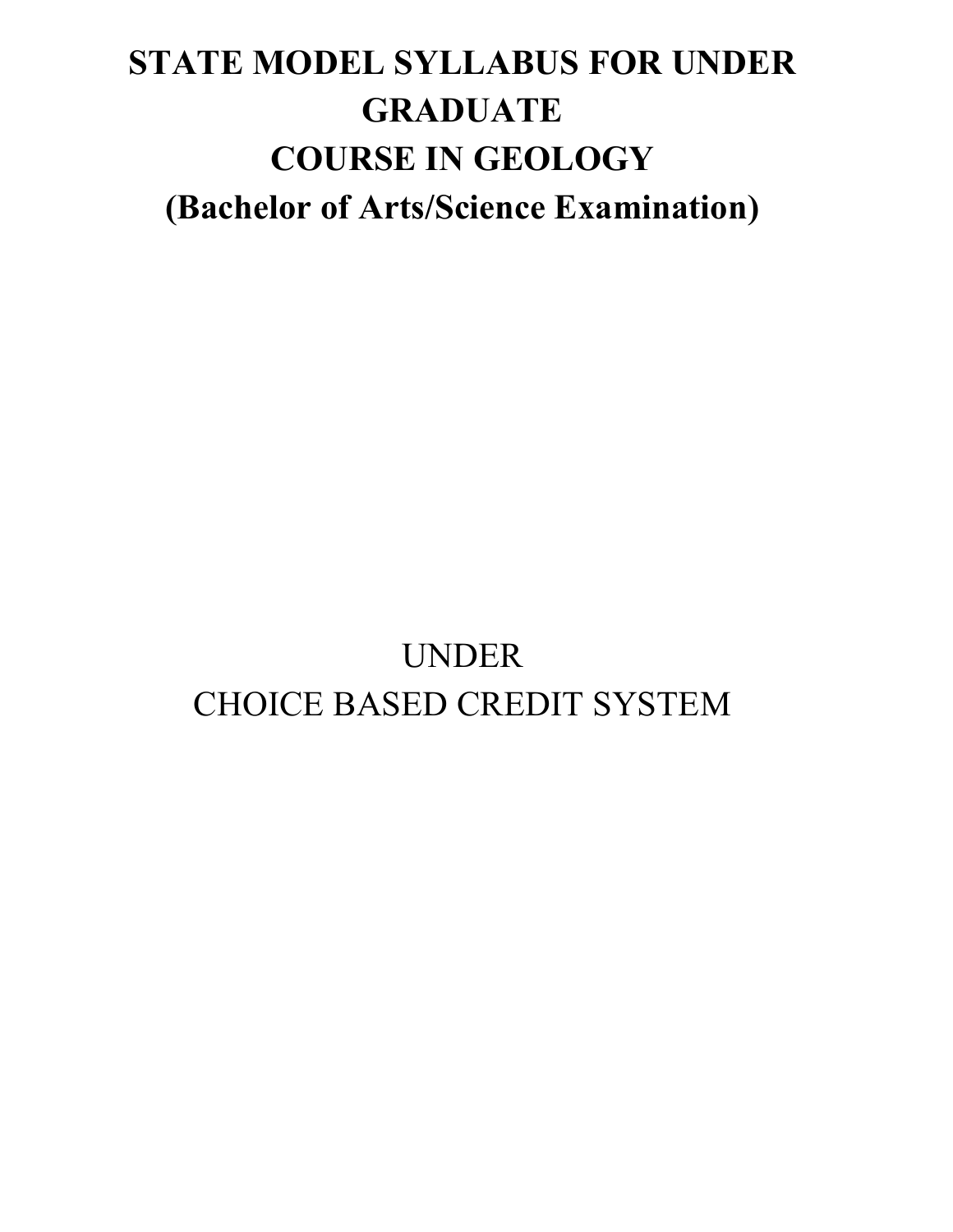# **GEOLOGY**

| Semester     |                 | <b>CORE COURSE</b><br>(14)                                               | <b>Ability</b><br><b>Enhancement</b><br><b>Compulsory</b><br><b>Course</b><br>$(AECC)$ $(2)$ | <b>Ability</b><br><b>Enhancement</b><br><b>Elective</b><br><b>Course (SEC)</b><br>(2)<br>(Skill Based) | <b>Discipline</b><br><b>Specific</b><br><b>Elective: DSE</b><br>(4)            | <b>Elective:</b><br><b>Generic (GE)</b><br>(4)   |
|--------------|-----------------|--------------------------------------------------------------------------|----------------------------------------------------------------------------------------------|--------------------------------------------------------------------------------------------------------|--------------------------------------------------------------------------------|--------------------------------------------------|
| I            | CC <sub>1</sub> | General geology and<br>Quaternary geology<br><b>Tectonics and Remote</b> | English<br>Communication/<br>Odia/Hindi                                                      |                                                                                                        |                                                                                | <b>GE-I</b><br>General geology<br>and Mineralogy |
|              | <b>CCII</b>     | sensing                                                                  |                                                                                              |                                                                                                        |                                                                                |                                                  |
| $\mathbf{I}$ | <b>CCIII</b>    | Crystallography and<br>Mineralogy<br>Optics and                          | Environmental<br>Science                                                                     |                                                                                                        |                                                                                | <b>GE-II</b><br>Petrology and<br>Historical      |
|              | <b>CCIV</b>     | Geochemistry                                                             |                                                                                              |                                                                                                        |                                                                                | geology                                          |
| $\rm III$    | <b>CCV</b>      | Igneous petrology                                                        |                                                                                              |                                                                                                        |                                                                                | <b>GE-III</b>                                    |
|              | <b>CCVI</b>     | Sedimentary petrology                                                    |                                                                                              | <b>SECI</b>                                                                                            |                                                                                | Structure and<br>engineering                     |
|              | <b>CCVII</b>    | Metamorphic petrology                                                    |                                                                                              |                                                                                                        |                                                                                | geology                                          |
| IV           | <b>CCVIII</b>   | Palaeontology                                                            |                                                                                              |                                                                                                        |                                                                                | GE-IV                                            |
|              | <b>CCIX</b>     | Stratigraphy                                                             |                                                                                              | <b>SEC II</b>                                                                                          |                                                                                | Applied<br>geology                               |
| V            | <b>CCX</b>      | Structural geology                                                       |                                                                                              |                                                                                                        |                                                                                |                                                  |
|              | <b>CCXI</b>     | Processes of<br>formation and<br>Mineral economics                       |                                                                                              |                                                                                                        | <b>DSE-I</b><br><b>Fuel Geology</b>                                            |                                                  |
|              | <b>CCXII</b>    | Economic geology                                                         |                                                                                              |                                                                                                        | <b>DSE-II</b><br>Climate Change<br>and Disaster<br>Management                  |                                                  |
| VI           | <b>CCXIII</b>   | Groundwater and<br>Engineering geology                                   |                                                                                              |                                                                                                        | <b>DSE-III</b><br>Earth and<br>Climate                                         |                                                  |
|              | CC XIV          | Mining and<br>Environmental<br>geology                                   |                                                                                              |                                                                                                        | <b>DSE-IV</b><br>Project Work /<br><b>Evolution of</b><br>life through<br>time |                                                  |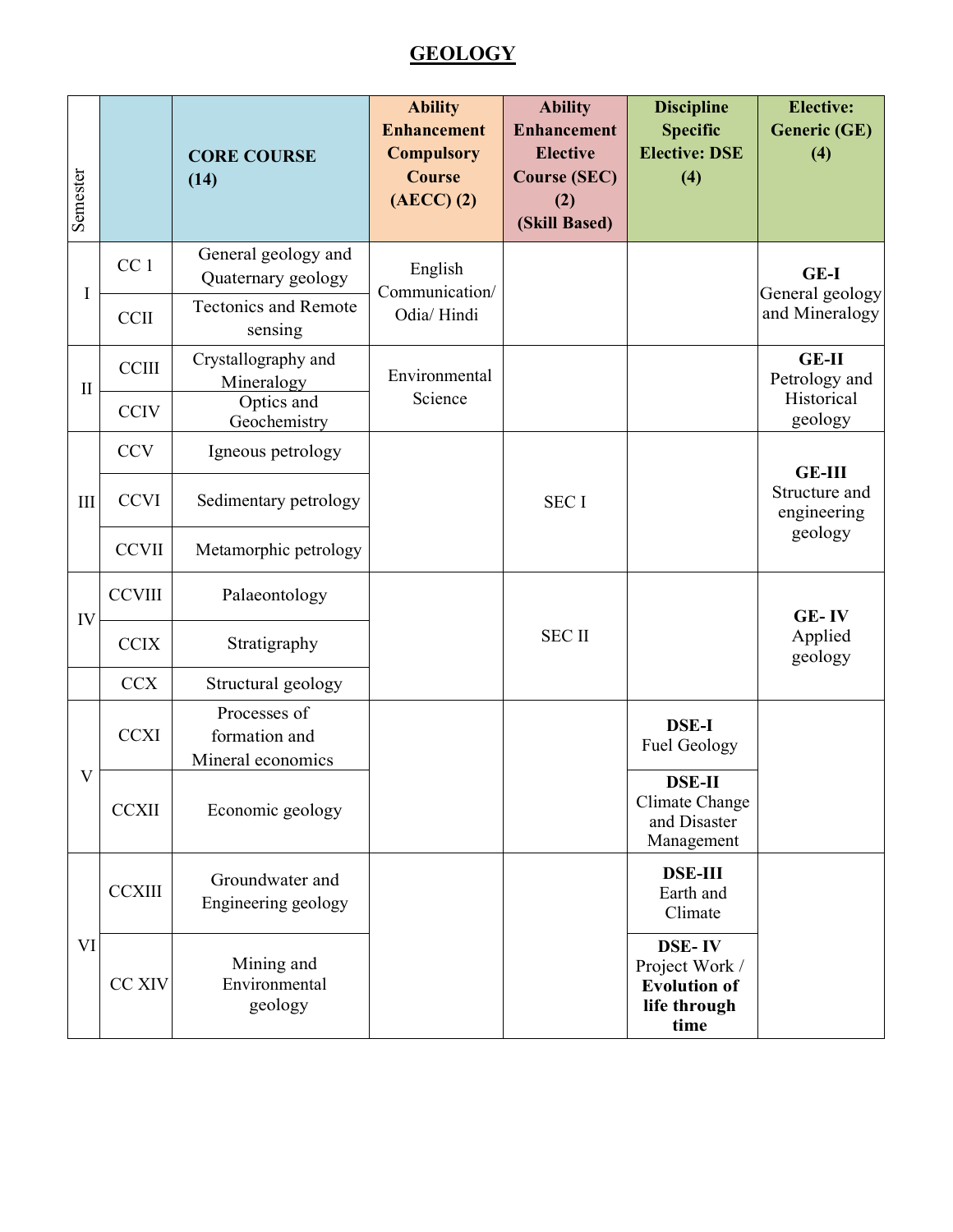Core course  $-14$  papers, Discipline Specific Elective – 4 paper, SEC (out of the various options provided) Generic Elective for Non-Geology students – 4 papers. In case University offers 2 subjects as GE, then papers 1 and 2 will be the GE paper.

Marks per paper – Mid term : 15 marks, End term : 60 marks,Practical:25 Total – 100 marks Credit per paper – 6, Teaching hours per paper – 40 hours  $+ 20$  Practical

## **CC – 1: GENERAL GEOLOGY AND QUATERNARY GEOLOGY**

#### Unit - 1: **Earth as a planet**

Geology - its perspective, scope and subdivisions; General characteristics and origin of the Universe, Solar System and its planets. The terrestrial and jovian planets. Meteorites and Asteroids. Earth in the solar system - origin, size, shape, mass, density, rotational and revolution parameters and its age.

#### Unit II: **Internal structure of the Earth**

Seismology and internal structure of the earth; Formation of core, mantle, crust; Convection in Earth's core and its magnetic field. Radioactivity and age of the earth.

Volcanoes: Types, products and distribution. Earthquakes - intensity, causes, earthquake belts and distribution. Oceanic current system and effect of Coriolis force; Concept sofeustasy; Land-air-sea interaction. Atmospheric circulation, Weather and climatic changes; Earth's heat budget

## **Unit - 3: Geomorphology**

Weathering and Erosion, Mass wasting; Geological works of river, glacier, wind, underground water, ocean and landforms produced by them. Wave erosion and beach processes.

#### **Unit - 4: Quaternary geology**

Scope, climate change, eustatic movement and other geological phenomena during Quaternary; Landforms and deposits with special reference to India; Neotectonics; Glaciation and its causes; Sea-level change during Quaternary.

Practical: Study of geomorphic forms and drainage patterns. Study of contour patterns and

drawing of profiles. Study of major ocean currents of the World. Laboratory records and

viva voce.

**Text Book:** Duff,P.M.D.,&Duff,D.(Eds.).(1993).Holmes' principles of physical geology.

Taylor &Francis.

## **Suggested Readings:**

- 1. Emiliani, C. (1992). Planet earth: cosmology, geology, and the evolution of life and environment. Cambridge University Press.
- 2. Gross, M. G. (1977). Oceanography: A view of the earth.
- 3. Invitation to Oceanography(2009)Paul R. Pinet Jones& Barlett Learning
- 4. Trujilo, A. and Thurman, H. (2012) Essentials of Oceanography,  $12^{th}$  Edition,
	- Pearson

# **CC–2: TECTONICS AND REMOTE SENSING**

## **Unit - 1: Earth movement**

Tectonic movements – Epeiorogeny and orogeny; Isostasy – concept and theories; Geosynclines; Mountain building theories; Origin of oceans, continents, mountains and rift valleys

## **Unit - 2: Plate tectonics**

Plate tectonics–concept and types of plate margins; Continental drift–evidences and causes; Sea-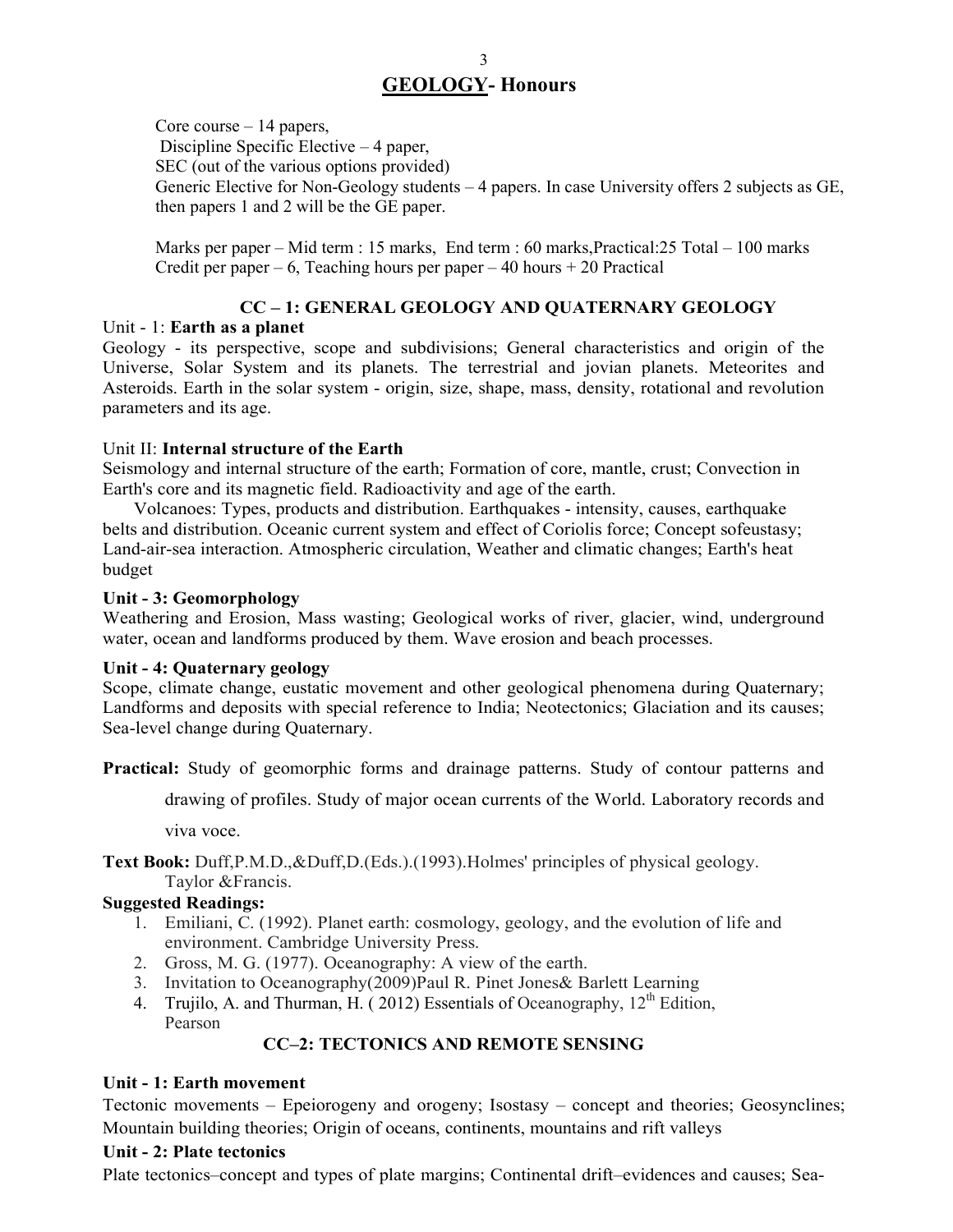floor spreading; Mid-oceanic ridge, trenches, transform faults; Island arc.

#### **Unit - 3: Photogeology and Remote Sensing**

Principles of aerial photography; Types and acquisition of aerial photographs; Scale and resolution; Principles of stereoscopy, relief, displacement, vertical exaggeration and distortion, Photo-elements and interpretation. Application of aerial photography in mineral exploration, ground water exploration and geomorphology.

Principles of remote sensing, Electromagnetic radiation, Scale, Platforms, Photo mosaic and FCC. Sensors and scanners, Satellites and their characteristics, Data formats-Raster and Vector. Digital Image Processing, Image errors, Rectification and restoration, Image Enhancement, Filtering, Image Rationing, Image classification and accuracy assessment. Application of remote sensing in mineral exploration, ground water exploration and geomorphology.

**Unit - 4: Marine geology** Relief of ocean floor; Marine sediments and their classification; Marine resources; Submarine canyons, Sea mounts and guyots; Coral reef.

Practical: Study of aerial photographs and uses of stereoscopes. Aerial Photo interpretation of various aeolian, glacial, fluvial and marinel and forms from aerial photographs. Study of maps of plates, earthquake belts, hot spots, trenches, triple junctions and volcanic belts. Laboratory records and viva voice.

**Text Book:** Jensen, J.R., 1996. Introductory Digital Image Processing: A Remote Sensing Perspective, Springer- Verlag.

#### **Suggested Readings:**

1. Demers, M.N., 1997. Fundamentals of Geographic Information System, John Wiley & sons.Inc.

2. Hoffmann-Wellenhof,B.,Lichtenegger,H.andCollins,J.,2001.GPS:Theory & Practice, Springer Wien NewYork.

- 3. Lillesand, T. M. & Kiefer, R.W., 2007. Remote Sensing and Image Interpretation, Wiley.
- 4. Richards, J.A. and Jia, X., 1999. Remote Sensing Digital Image Analysis, Springer- Verlag.

#### **CC–3: Crystallography and Mineralogy**

#### **Unit - 1: Crystallography**

Crystalline and non-crystalline substances, Crystals - definition, characteristics, intercepts, parameters, indices and forms. Symmetry elements and classification of crystals in to six systems. Hermann-Mauguin symbol; Holohedrism, hemihedrism hemi morphism and enantiomorphism. Study of axial relationship, symmetry elements and forms present in 4/m 32/m, 43m, 2/m 3 , 4/m2/m2/m, 6/m2/m2/m, 32/m, 2/m2/m2/m, 2/m and 1 classes. Fundamentals of stereographic projection of crystals.

Zone and zonal laws, Twinning.

#### **Unit - 2: Physical and chemical mineralogy**

Scope of mineralogy; chemical bonding and compound formation. Definition and classification of minerals. Physical properties of minerals, Silicate structure and its classification.

#### **Unit - 3: Silicate minerals**

Study of atomic structure, chemistry, physical, optical properties and uses of minerals of Olivine, Feldspar, Pyroxene, Amphibole, Garnet and Mica groups.

#### **Unit - 4: Descriptive mineralogy**

Isomorphism, polymorphism and pseudo morphism; Chemical composition, physical and optical properties and uses of agate, amphibole, anatase, andalusite, anhydrite, apatite, aragonite, augite, barite, beryl, biotite, calcite, chlorite, corundum, diamond, diopside, dolomite, enstatite, epidote,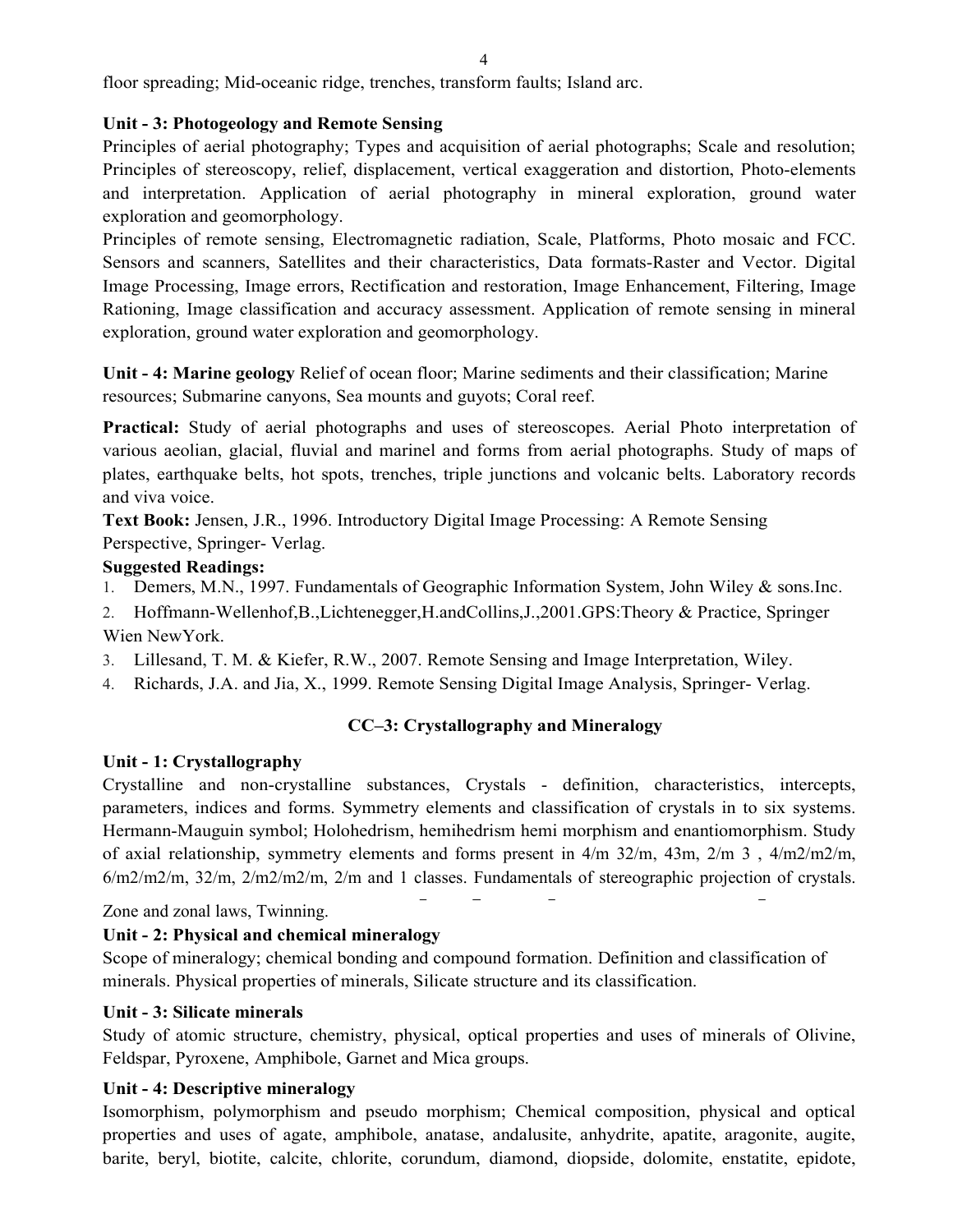fluorite, garnet, gypsum, halite, hornblende, hypersthene, kyanite, magnesite, microcline, monazite, muscovite, olivine, orthoclase, plagioclase, quartz, rutile, sanidine, serpentine, sillimanite, sphene, staurolite, talc, topaz, topaz, tourmaline, and zircon.

**Practical:** Study and identification of crystal models as mentioned in theory. Megascopic identification of rock forming minerals as mentioned in theory, Laboratory records and viva voce.

Suggested Books :

- 1. Optical Mineralogy The non-opaque minerals, W. R. Phillips and D. T. Griffen (2004), CBS Pub. & Dist., New Delhi
- 2. Rutley's Elements of Mineralogy $(27<sup>th</sup> Edition)$  Revised by C.D. Gribble
- 3. Practical approach to crystallography and mineralogy, R. N. Hota (2011), CBS Pub. & Dist., New Delhi

## **CC – 4: Optics and Geochemistry**

#### **Unit - 1: Nature of light**

Nature of light rays and their propagation, internal reflection, double refraction, interference and polarization. Nicol Prism and polaroids. Petrological microscope - parts and their functions. Preparation of thin section of minerals and rocks.

#### **Unit - 2: Mineral optics**

Behaviour of light in thin section and production of interference colours. Order of interference colour, twinkling, Optic axis, Uniaxial and biaxial minerals. Isotropsim and anisotropism, Extinction and extinction angle. Pleochroism, pleochroic scheme, Birefringence; Outline of study of optical characters of minerals in thin sections.

#### **Unit - 3: Concept of geochemistry**

Chemical bonding, states of matter and atomic environment of elements. Cosmic abundance of elements; composition of planets and meteorites. Structure and composition of earth. Conservation of mass, isotopic and elemental fractionation. Concept of radiogenic isotopes in geochronology and isotopic tracers.

#### **Unit - 4: Cosmic abundance of elements**

Geochemical classification of elements, Primary geochemical differentiation; Atomic substitution. Advection and diffusion; Chromatography; Elements of marine chemistry; Mineral reactionsdiagenesis and hydrothermal reactions. Distribution of elements in solar system; Chemical differentiation and composition of the Earth; General concepts about geochemical cycles and mass balance; Geo-chemical behavior of major elements.

**Practical:** Microscopic identification of rock forming minerals; Measurement of extinction angle; sign of elongation and order of interference colour. Laboratory records, Field report and viva voce.

#### **Text Book:**

1. Dexter Perkins (2002) Mineralogy, Prentice-Hall of India, New Delhi.

#### **Suggested readings:**

1. Klein,C.,Dutrow,B.,Dwight,J.,&Klein,C.(2007).The23rdEditionoftheManual of Mineral Science (after James D. Dana). J. Wiley &Sons.

- 2. Kerr, P. F. (1959). Optical Mineralogy. McGraw-Hill.
- 3. Verma, P.K.(2010).Optical Mineralogy(Four Colour). Ane Books Pvt. Ltd.
- 4. Deer, W.A., Howie, R.A., & Zussman, J.(1992).An introduction to the rock-forming minerals (Vol. 696). London: Longman.

5. Hota, R. N. (2017) Practical approach to crystallography and mineralogy, CBS Publishers and Distributors, New Delhi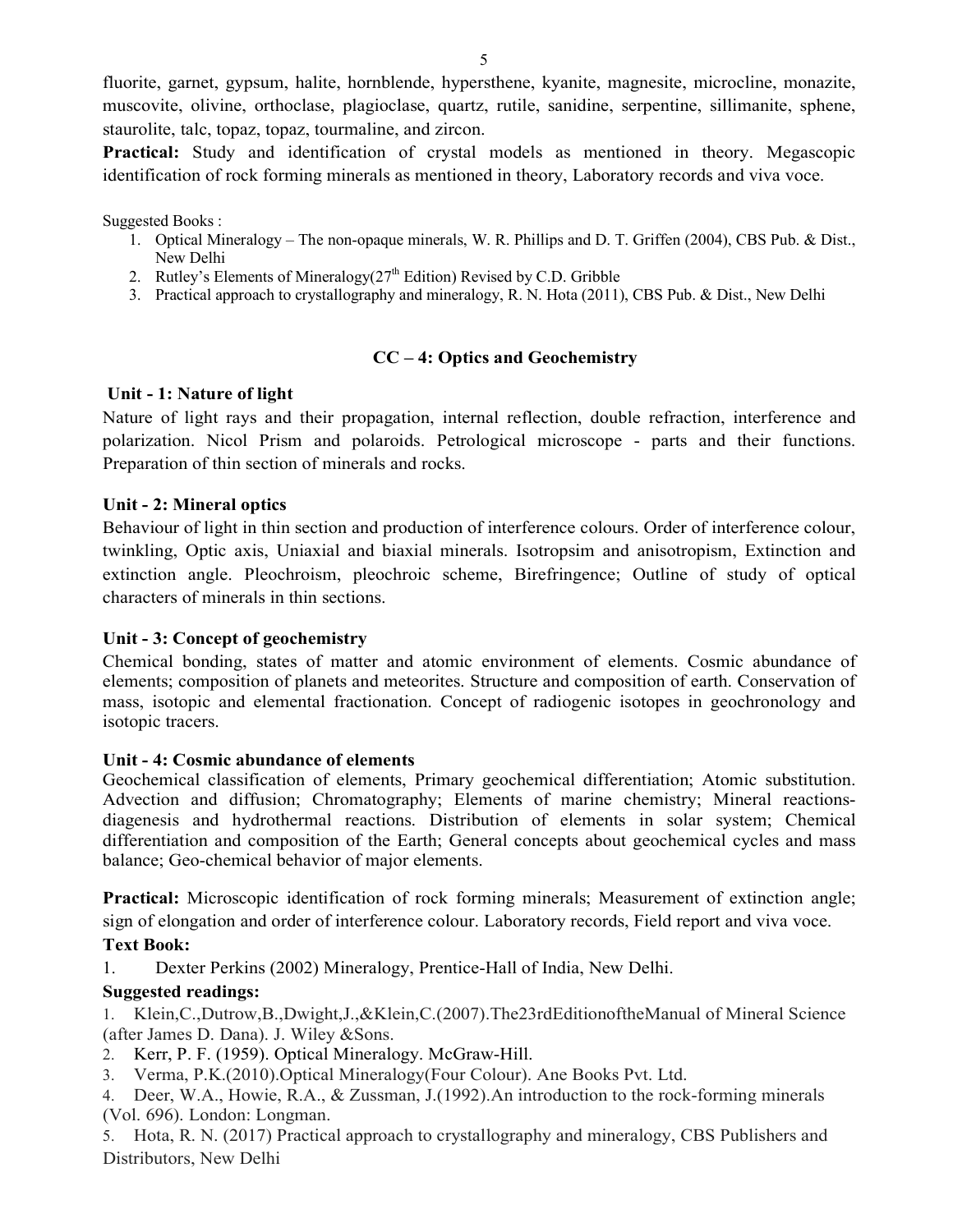## **CC – 5: Igneous petrology**

## **Unit - 1: Concepts of Igneous petrology**

Introduction to petrology: Heat flow, geothermal gradients through time. origin and nature of magma; Magma generation in crust and mantle, their emplacement and evolution. Magmatism in the oceanic domains (MORB, OIB); Crystallization behavior of unicomponent magma; bicomponent magma showing solid solution and eutectic relationships.

## **Unit-2: Forms of Igneous Rocks**

Introduction, Forms, Texture, Mega-and micro-structures of igneous rocks. Mode of occurrence of igneous rocks

## **Unit-3: Diversity of Igneous rocks**

Bowen's reaction series and its implications. Differentiation of magma and diversity of igneous rocks. Introduction to Di-Ab-Anternary system; Classification of igneous rocks. Preliminary idea on assimilation processes. Magmatism along the plate margins (Island arcs/continental arcs).

## **Unit - 5: Igneous petrography**

Petrogenesis of Felsic and Mafic igneous rocks; Petrographic notes on Basalt, Dolerite, Gabbro, Granite, Pegmatite, Syenite, Dunite, Diorite, Peridotite, Carbonatite, Anorthosite and Kimberlite and their occurrences in India..

**Practical:** Mega scopic and microscopic identification of important igneous rocks. Laboratory records and viva voice.

## **Text Book:**

1. Winter, J. D. (2014). Principles of igneous and metamorphic petrology. Pearson.

#### **Suggested readings:**

- 1. Philpotts, A., & Ague, J. (2009). Principles of igneous and metamorphic petrology. Cambridge University Press.
- 2. Rollinson, H. R. (2014). Using geochemical data: evaluation, presentation, interpretation. Rout ledge.
- 3. Raymond, L. A. (2002). Petrology: the study of igneous, sedimentary, and metamorphic rocks.
- 4. McGraw-Hill Science Engineering.
- 5. Mc Birney, A. R. (1984). Igneous Petrology. San Francisco (Freeman, Cooper & Company) and Oxford (Oxford Univ. Press),
- 6. Myron G. Best (2001). Igneous and Metamorphic Petrology,
- 7. K.G.Cox,J.D.Bell.(1979).The Interpretation of Igneous Rocks.
- 8. Bose M.K. (1997). Igneous Petrology.
- 9. G W Tyrrell. (1926). Principles of Petrology. Springer
- 10. Hota,R.N.(2017)Practical approach to petrology, CBS Publishers and Distributors, New Delhi

#### **CC – 6: Sedimentary petrology**

#### **Unit - 1**: **Origin of sediments**

Introduction, formation of sediments and sedimentary rocks. Elementary idea on sedimentary environments. Compaction, cementation and diagenesis

#### **Unit - 2: Sedimentary textures, structures and environment**

Texture and fabric of sedimentary rocks. Fluid flow, sediment transport and sedimentary structures: Types of fluids, Laminar vs. turbulent flow, Particle entrainment, transport and deposition. Elementary idea on sedimentary facies and environment.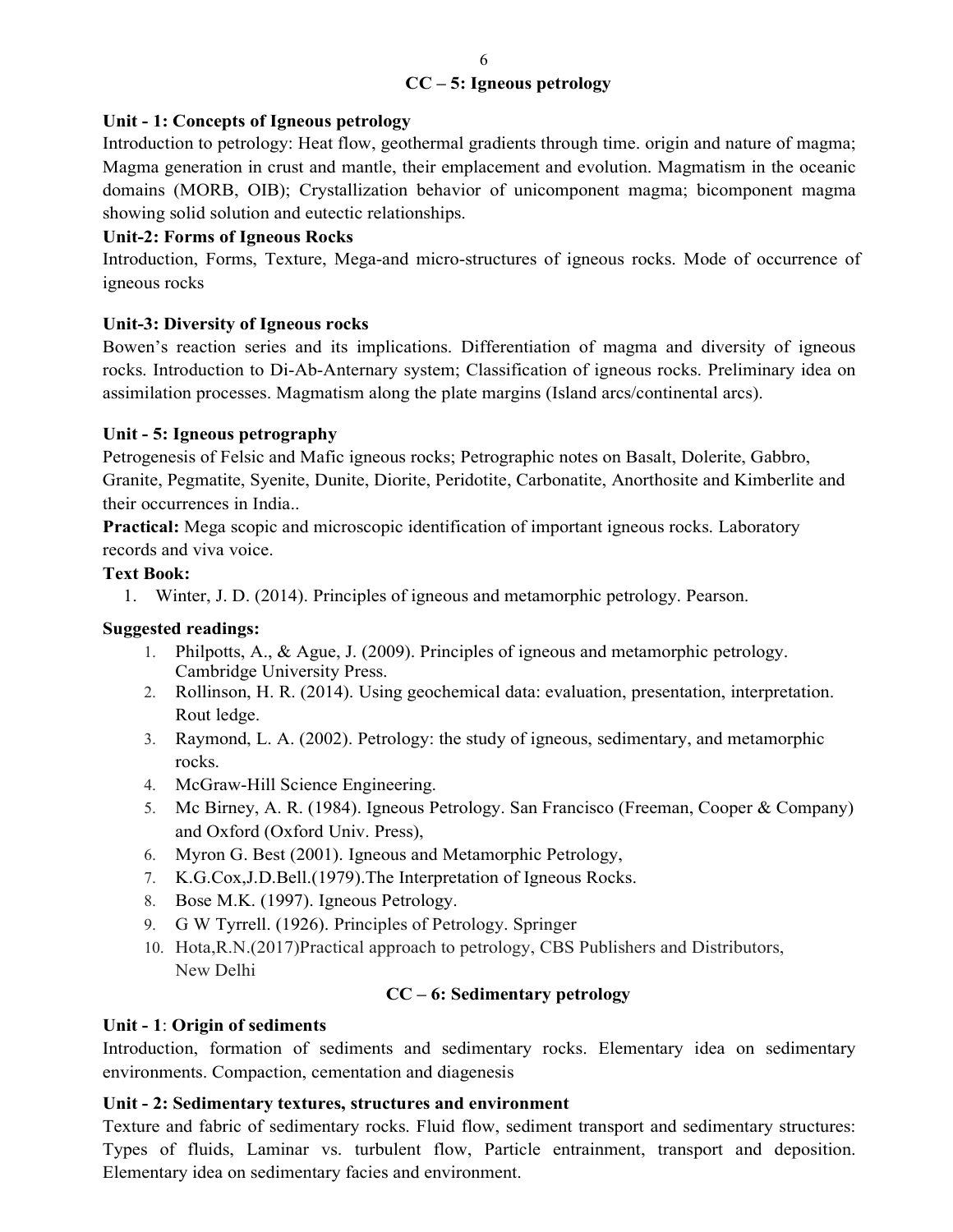## **Unit - 3: Sedimentary provenance and basins**

Classification of sedimentary rocks; sandstone and limestone; Palaeocurrent, Heavy minerals and Provenance. Sedimentary basins of India.

## **Unit - 4: Sedimentary Petrography**

Petrographic notes on sandstones, conglomerate, shale, limestone and breccia and their occurrences in India. Dolomite and dolomitisation

**Practical:** Megascopic and microscopic identification of sedimentary rocks. Exercises on sedimentary structures, Paleocurrent analysis; Laboratory records and viva voce.

**Text Book:** Nichols, G. (2009) Sedimentology and Stratigraphy Second Edition. Wiley Blackwell **Suggested readings:**

- 1. Prothero, D.R.,& Schwab,F.(2004). Sedimentary geology. Macmillan.
- 2. Tucker, M. E. (2006) Sedimentary Petrology, Blackwell Publishing.
- 3. Collinson, J. D. & Thompson, D. B. (1988) Sedimentary structures, Unwin- Hyman, London.
- 4. Hota,R.N.(2017)Practical approach to petrology, CBS Publishers and Distributors, NewDelhi

# **CC–7: Metamorphic petrology**

## **Unit - 1: Metamorphism: controls and types**

Introduction, Definition of metamorphism. Factors controlling metamorphism: Agents and types of metamorphism, ACF and AKF diagrams.

## **Unit - 2: Metamorphic facies and grades**

Index minerals, Metamorphic zones and grades. Concept of metamorphic facies;

Mineralogical phase rule of closed and open system; Structure and textures of metamorphic rocks.

# **Unit - 3: Metamorphism and Tectonism**

Relationship between metamorphism and deformation; Metamorphic mineral reactions (prograde and retrograde); Migmatites and their origin; Metasomatism and role of fluids in metamorphism. Classification of metamorphic rocks; Metamorphic differentiation.

## **Unit - 4: Metamorphic Petrography**

Petrographic notes on important rock types like schists, gneisses, marble, quartzite, slate, phyllites, khondalite and charnockite, eclogites and their occurrences in India.,

**Practical:** Megascopic and microscopic identification of metamorphic rocks. Laboratory records and viva voce.

**Text Book:** Yardley, B. W., & Yardley, B. W. D. (1989). An introduction to metamorphic petrology. Longman Earth Science Series.

# **Suggested Readings:**

- 1. Philpotts, A., & Ague, J. (2009). *Principles of igneous and metamorphic petrology*. Cambridge University Press.
- 2. Winter,J.D.(2014).*Principles of igneous and metamorphic petrology*. Pearson.
- 3. Rollinson, H. R. (2014). *Using geochemical data: evaluation, presentation, interpretation*. Routledge.
- 4. Raymond, L. A. (2002). *Petrology: the study of igneous, sedimentary, and metamorphic rocks*. McGraw-Hill Science Engineering.
- 5. Hota,R.N.(2017)Practical approach to petrology, CBS Publishers and Distributors, NewDelhi

# **CC – 8: Palaeontology**

# **Unit - 1: Fossilization and fossil record**

Fossil-definition and conditions of fossilization; Mode of preservation and geological significance of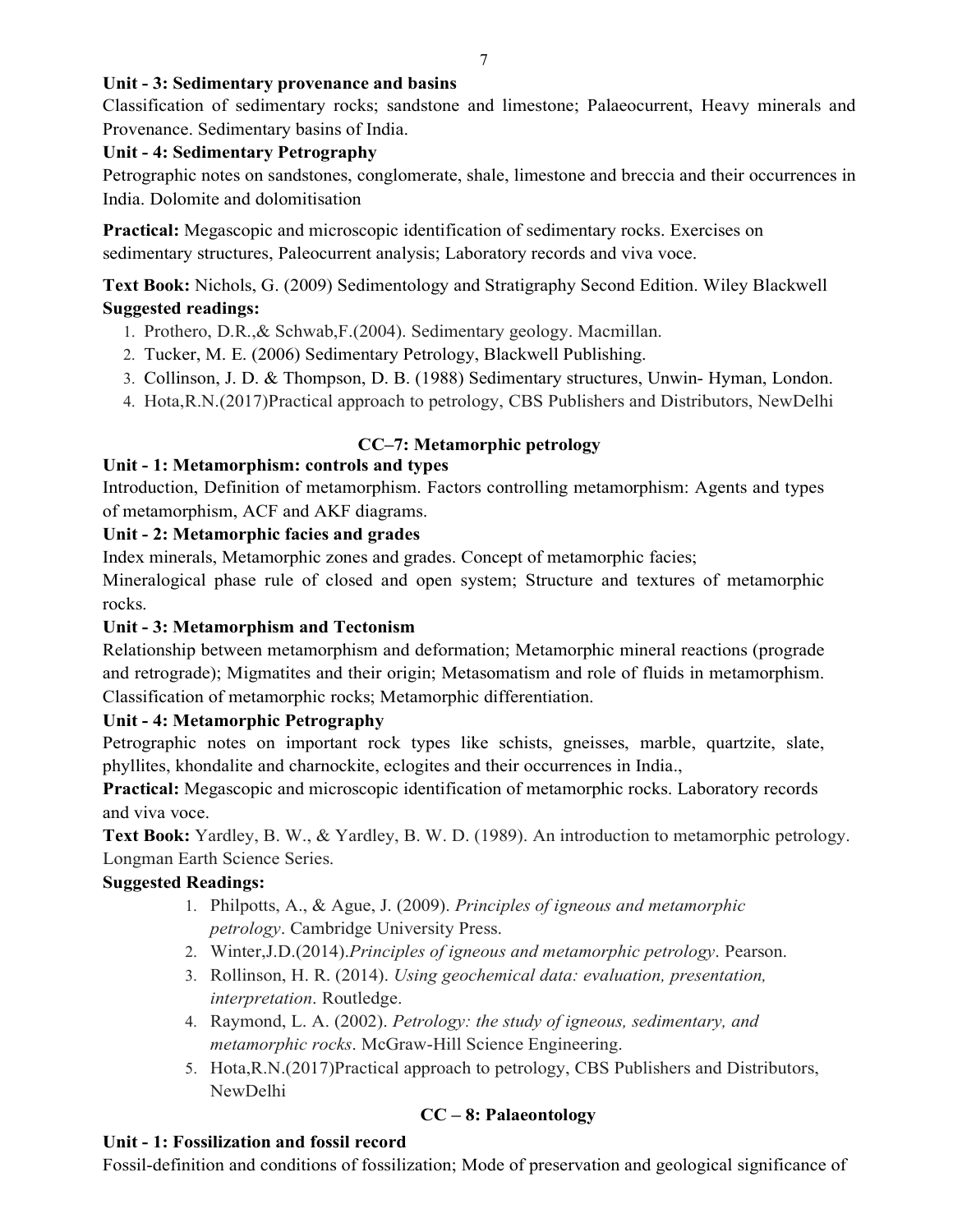fossils.

## **Unit - 2: Invertebrate Palaeontology**

Morphology and geological history of Trilobita, Brachiopoda, Pelecypada, Cephalopoda, Gastropoda, Echinoidea, Coral and Graptolite.

## **Unit - 3: Vertebrates Palaeontology**

Origin of vertebrates and major steps in vertebrate evolution. Mesozoic reptiles with special reference to origin diversity and extinction of dinosaurs; Siwalik fauna Evolution of horse and intercontinental migrations. Human evolution.

## **Unit - 4: Palaeobotany**

Scope of paleobotany, taxonomy of plants, Gondwana flora and their significance. Separation of spores and pollens and mounting for study. Utility of palynological studies in different fields.

Practical: Identification of important invertebrate and plant fossils; Drawing and labeling of fossils; Arrangement of fossils in chronological order; Laboratory records and viva voce.

**TextBook:**Clarkson,E.N.K.(2012)Invertebratepaleontologyandevolution4thEdition, BlackwellPublishing.

## **Suggested readings**

- 1. Raup,D.M.,Stanley,S.M.,Freeman,W.H.(1971)Principles of Paleontology
- 2. Benton, M. (2009). Vertebrate paleontology. John Wiley &Sons.
- 3. Shukla, A.C.& Misra,S.P.(1975).Essentials of paleobotany. Vikas Publisher
- 4. Armstrong, H. A., & Brasier, M.D. (2005) Microfossils. Blackwell Publishing.

# **CC – 9: Stratigraphy**

## **Unit - 1: Principles of stratigraphy**

Principles of Stratigraphy, Stratigraphic units; Stratigraphic correlation, Standard stratigraphic time scale and Indian equivalences; Geomorphic and tectonic divisions of India.

# **Unit - 2: Code of stratigraphic nomenclature**

Indian code of stratigraphic nomenclature. Concepts of Stratotypes. Global Stratotype Section and Point (GSSP). Brief introduction to the concepts of lithostratigraphy, biostratigraphy, chrono stratigraphy, seismic stratigraphy, chemo stratigraphy, Magneto stratigraphy, Sequence stratigraphy

# **Unit - 3: Precambrian stratigraphy**

Precambrian stratigraphy of Karnataka, Odisha, Jharkhand, Rajasthan, Madhya Pradesh and Maharashtra. Stratigraphy of Cuddapah and Vindyanbasins.

# **Unit - 4: Paleozoic, Mesozoic and Cenozoic stratigraphy of India**

Gondwana rocks with special emphasis on fossils,climate and economic importance. Triassic of Spiti, Jurassic of Kutch and Cretaceous of Trichinopoly. Deccan trapsand Tertiary of Assam. Siwalik rocks.

**Practical:** Drawing of stratigraphic units in outline map of India and Odisha; Identification and interpretation of stratigraphic assemblages; Laboratory records and viva voice.

# **TextBook:**

1. Ramakrishnan,M. and Vaidyanadhan,R.(2008)GeologyofIndiaVolumes1& 2, Geological society of India, Bangalore.

# **Suggested readings:**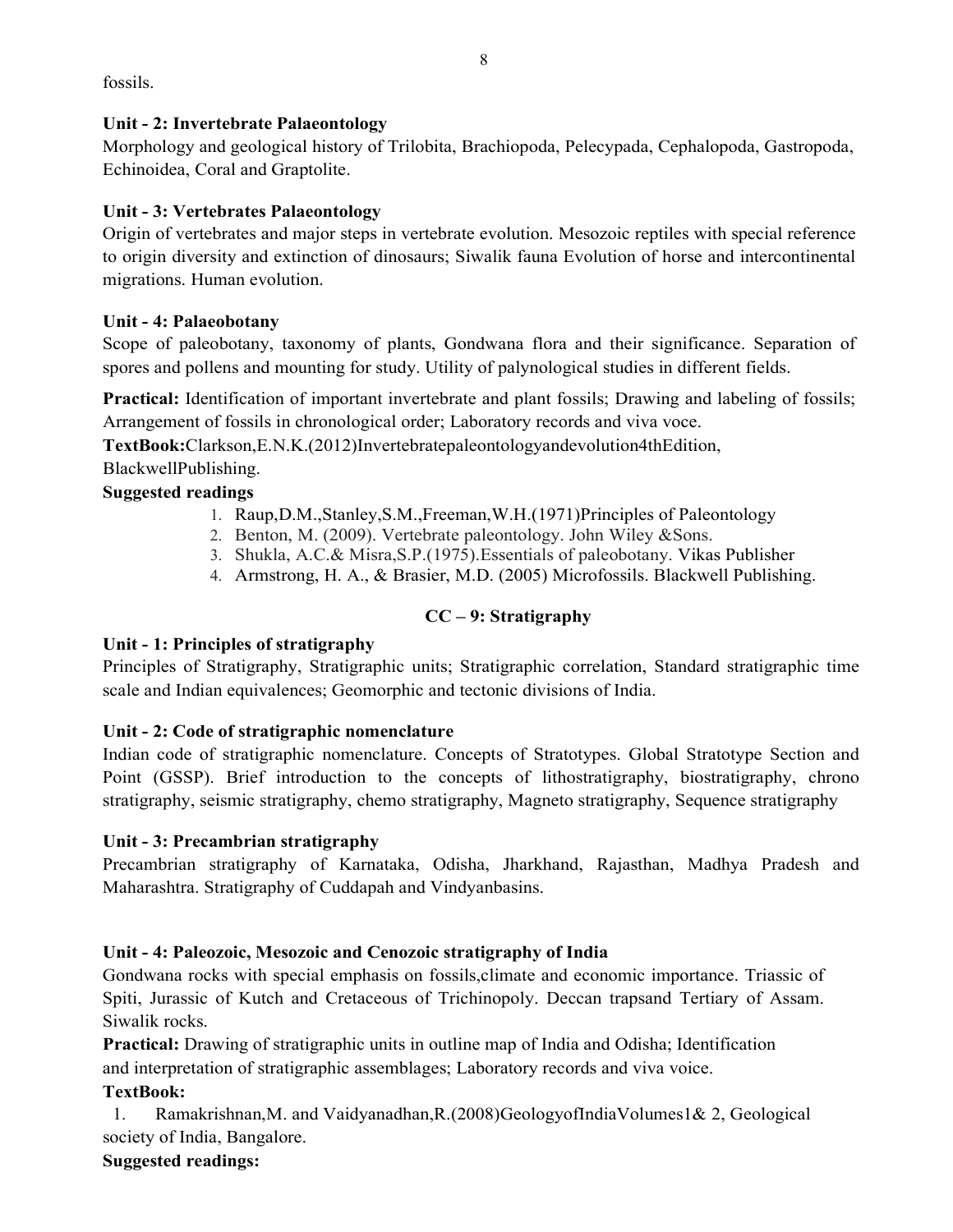- 1. Krishnan,M.S.(1982)Geology of India and Burma, CBS Publishers, Delhi
- 2. Doyle, P.& Bennett,M.R.(1996)Unlocking the Stratigraphic Record. John Wiley
- 3. Valdiya,K.S.(2010)The making of India, Macmillan India Pvt. Ltd.

## **CC – 10: Structural geology**

## **Unit - 1: Rock deformation**

Introduction, Attitude of beds; V's rule; Deformation, concept of stress and strain; Strain ellipses of different types and their geological significances. Effects of topography on structural features, Topographic and structural maps; Importance representative factors of the map. Outlier, Inlier, Nappe, Klippe and Window.

## **Unit - 2: Folds**

Fold morphology; Geometric and genetic classification of folds; Introduction to the mechanics of folding: Buckling, Bending, Flexural slip and flow folding; recognition in field and map, causes of folding. Top and bottom criteria of deformed strata.

## **Unit - 3: Faults and joints**

Fault- classification, mechanism, significance, recognition in the field and map, general effects of faulting on outcrops. Joints - geometry, classification and significance.

## **Unit - 4: Unconformities, Foliation and lineation**

Unconformity - types, significance, recognition in the field and map, difference between fault and unconformity. Foliation - types and relation with major structures, Lineation - types and relation with major structures; Salt domes and diapirs.

**Practical:** Interpretation of structure, stratigraphy and geologic history from maps; Drawing of sections; Completion of outcrops; Three point problems; Thickness and depth problems; Laboratory records, field report and viva voice.

**Text Book:** Davis, G. R. (1984) Structural Geology of Rocks and Region. John Wiley **Suggested readings:**

- 1. Billings, M.P.(1987)Structural Geology,4thedition,Prentice-Hall.
- 2. Park, R.G.(2004)Foundations of Structural Geology. Chapman & Hall.
- 3. Pollard, D. D. (2005) Fundamental of Structural Geology. Cambridge University Press.
- 4. Ragan, D. M. (2009) Structural Geology: an introduction to geometrical techniques

(4th Ed). Cambridge University Press (For Practical)

5. Lahee, F. H. (1962) Field Geology. Mc Graw Hill

# **CC–11 Processes of formation and Mineral economics**

## **Unit-1: Magmatic and hydrothermal processes**

Process of formation of ore bodies: Magmatic concentration, Hydrothermal processes, Wall rock alteration and Paragenesis, Zoning.

## **Unit - 2: Secondary processes**

Process of formation of ore bodies: Residual and mechanical concentration, Oxidation and Supergene enrichment. Process of formation of ore bodies: Sedimentation, Evaporation, Metamorphism.

# **Unit - 3: Energy Resources and mineral economics**

Origin, occurrence, distribution and uses of coal and petroleum; Atomic minerals.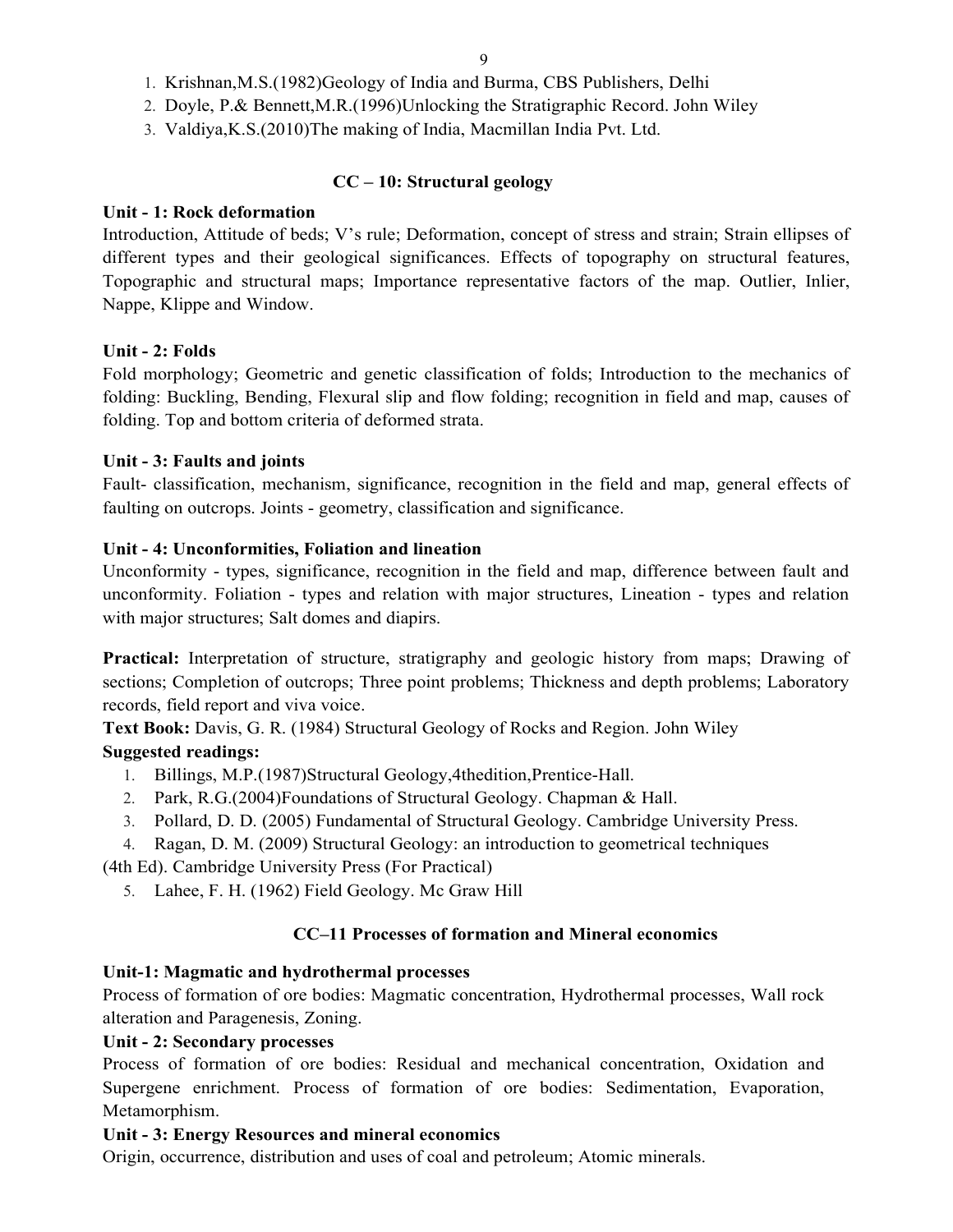#### **Unit - 4: Mineral economics**

Strategic, essential and critical minerals. Sustainable developments of minerals; Conservation of mineral resources.

**Practical:** Megascopic study of strategic, critical and essential minerals. Laboratory records and viva voce.

#### **CC – 12: Economic geology**

## **Unit - 1: Ores and gangues**

Ores, gangueminerals; tenorandgrade; Resources and reserves, Metal logenicepoch and provinces of India. Controls of ore localization, Classification of mineral deposits; Metallogenic epochs and provinces; Oredistricts.

## **Unit - 2: Mineral Exploration**

Exploration and exploitation techniques; Geological, Geophysical and Geochemical Explorations, Geological mapping at different scales, drilling, borehole logs.

## **Unit - 3: Metallic minerals**

Mineralogy, mode of occurrence, origin, Indian distribution and uses of ores of Fe, Mn, Al, Cr, Cu, Pb and Zn ores. Important ore deposits of India

## **Unit - 4: Industrial minerals**

Mineralogy, mode of occurrence, origin, Indian distribution and uses of Mica, Asbestos, Kyanite, Sillimanite, Graphite, Baryte, Serpentinite and Magnesite and Limestone.

**Practical:** Mega scopic identification and uses of important metallic and non-metallic minerals; Distribution of important ores and other economic minerals in India. Laboratory records and vivavoce.

**Text Book:** Bateman, A.M. and Jensen, M.L. (1990) Economic Mineral Deposits. John Wiley. **Suggested readings:**

- 1. Guilbert, J.M. and Park Jr., C.F.(1986)The Geology of Ore deposits. Freeman&Co.
- 2. Evans, A.M. (1993) Ore Geology and Industrial minerals. Wiley
- 3. Laurence Robb.(2005)Introduction to ore forming processes. Wiley.

4. Gokhale, K.V.G.K. and Rao, T.C.(1978)Ore deposits of India their distribution and processing, Tata-McGraw Hill, New Delhi.

5. Deb,S.(1980)Industrial minerals and rocks of India. Allied Publishers.

6. Sarkar, S.C. and Gupta, A. (2014) Crustal Evolution and Metallogeny in India. Cambridge Publications.

## **CC–13 Ground water and Engineering geology**

## **Unit - 1: Water bearing characteristics**

Hydrological cycle, vertical zonation of ground water, Properties of water bearing formations porosity, permeability, specific yield, specific retention, storativity. Aquifertypes-Confined and unconfined aquifers, aquitard, aquiclude, aquifuse. Darcy's law.

## **Unit - 2: Groundwater exploration and quality**

Ground Water exploration - types of wells, groundwater provinces of India and Odisha. Seawater intrusion, Quality of ground water and its use in domestic, agriculture and industries; Ground water pollution.

## **Unit - 3: Engineering properties of materials and geology of dams**

Introduction, engineering properties of rocks and soils, Types of dams; Geological considerations of Dam and reservoir site selection.

## **Unit - 4: Geology of tunnel and bridge**

Geological considerations of tunnel alignment, bridge site selection. Earthquake resistant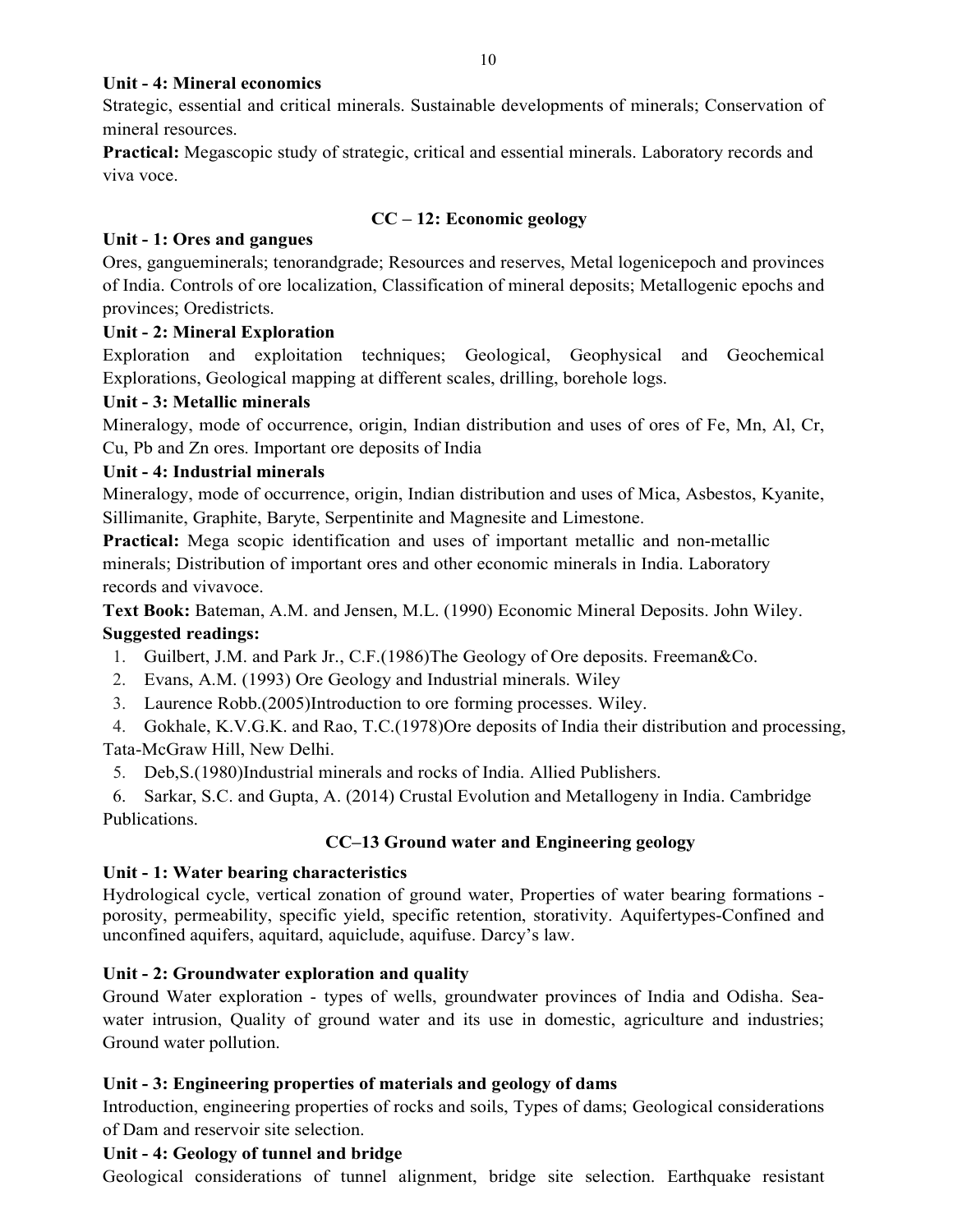structures, Soil - classification, erosion and conservation.

**Practical:** Problems related to groundwater and engineering properties of rocks. Laboratory records and viva voice.

## **CC – 14 Mining and Environmental geology**

#### **Unit - 1: Mining**

Terminology in mining, opencast and Under ground mining methods, Drilling, Surveying; Sampling; Assaying and ore reserve estimation

#### **Unit - 2: Disaster Management**

Natural disasters and their management–Earthquake, Landslide, Flood, Tsunami and Cyclone.

#### **Unit - 3: Resource management**

Renewable and non-renewable resources; Conservation of mineral resources; Impact of mining on environment; Fundamentals of environmental impact assessment.

#### **Unit - 4: Environmental Geology**

Management of solid wastes including mining wastes; Fly ash, Radioactive wastes; Environmental protection- Legislative measures in India; Fluorosis problems and arsenic poisoning in India – Causes and remedial measures.

**Practical:** Borehole problems, assay and ore reserve estimation. Laboratory records, Field report and viva voce.

#### **Text Book:**

- 1. Smith, K., 1992. Environmental Hazards. Routledge, London.
- 2. Valdiya, K. S. (1987) Environmental geology, Tata McGrow Hill, New Delhi

#### **Suggested reading:**

- 1. Bell, F.G., 1999. Geological Hazards, Routledge, London.
- 2. Bryant, E., 1985. Natural Hazards, Cambridge University Press.
- 3. Subramaniam,V.,2001.Textbook in Environmental Science, Narosa International

# **DISCIPLINE SPECIFIC ELECTIVE**

## **DSE I: FUEL GEOLOGY**

#### **Unit 1: Coal**

Definition and origin of coal; Classification of coal. Fundamentals of Coal Petrology - Introduction to lithotypes. Proximate and ultimate analysis

#### **Unit 2: Coal as a fuel**

Coal Bed Methane (CBM): global and Indian scenario; Underground coal gasification; Coal liquefaction

#### **Unit 3: Petroleum**

Chemical composition and physical properties of crude petroleum. Origin of petroleum; Maturation of kerogen; Biogenic and Thermal effect

#### **Unit 4: Petroleum Reservoirs and Traps**

Reservoir rocks: general attributes and petro physical properties. Classification of reservoir rocks-clastic and chemical. Hydrocarbon traps: definition, anticlinal theory and trap theory. Classification of hydrocarbon traps - structural, stratigraphic and combination. Time of trap formation and time of hydrocarbon accumulation. Cap rocks - definition and general properties. Plate tectonics and global distribution of hydrocarbon reserves.

## **PRACTICALS**

1. Study of hand specimens of coal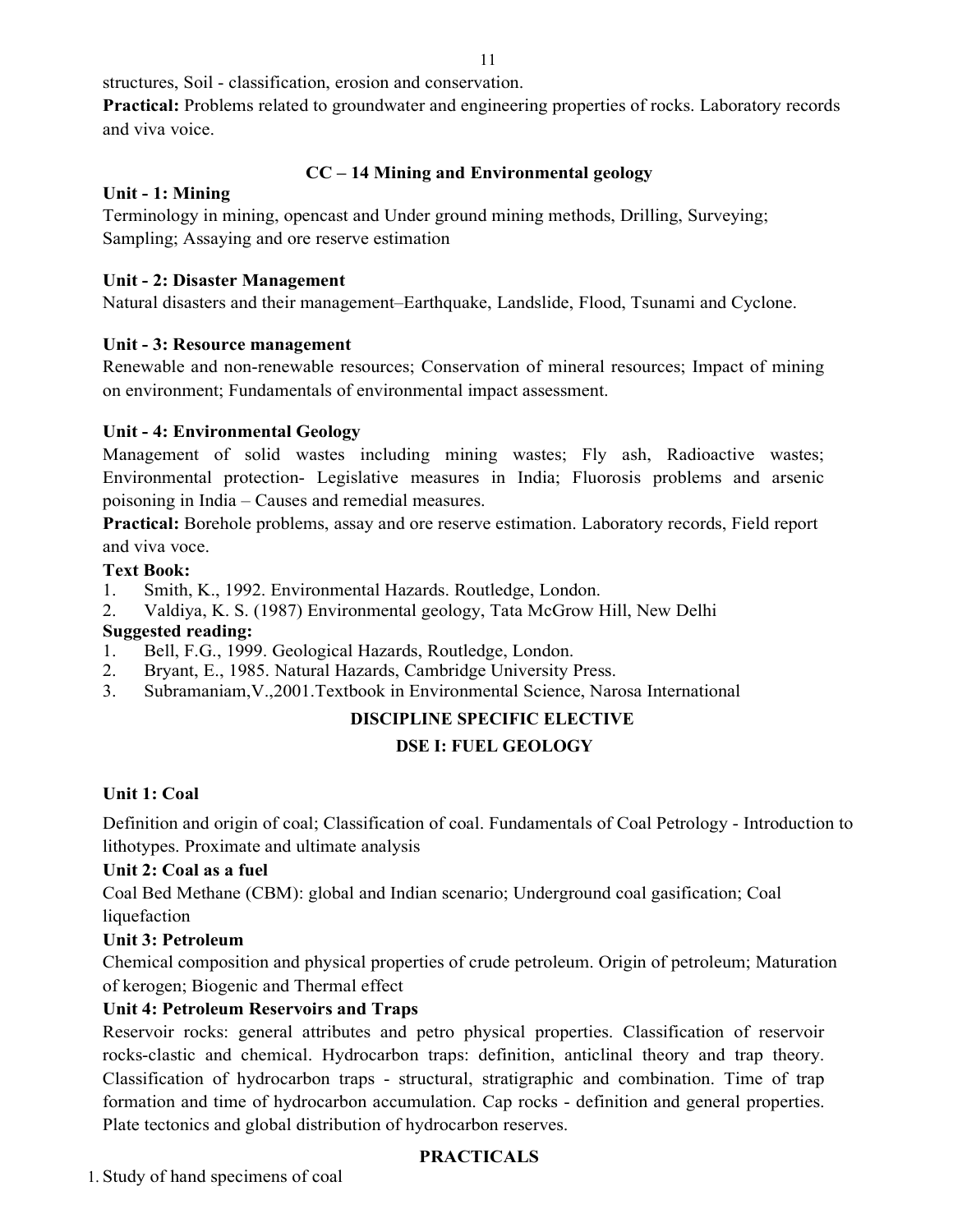2. Reserve estimation of coal

3. Section correlation and identification of hydrocarbon prospect

#### 4. Panel and Fence diagrams

## **Text Book:**

1. Chandra D. (2007). Chandra's Textbook on applied coal petrology. Jijnasa Publishing House. **SUGGESTED READINGS:**

1. ShellyR.C.(2014).Elements of Petroleum geology: Third Edition, Academic Press

2. Bjorlykke,K.(1989).Sedimentology and petroleum geology. Springer-Verlag.

3. Bastia,R.,& Radhakrishna,M.(2012).Basin evolution and petroleum prospectivity of the continental margins of India (Vol. 59).Newnes.

## **DSE- 2 CLIMATE CHANGE AND DISASTER MANAGEMENT**

## **Unit 1: Natural disasters and their management**

Drought, Flood, Cyclone, Tornado, Thunder storm; Earthquake, Land slide, Tsunami, Inundation of Coastlines

## **Unit 2: Elements of Climatology**

Thermal Structure & Composition of Atmosphere; Elements of Climate and weather

## **Unit 3: World Weather Circulation**

Jet stream and its influence on world weather; Air Mass, their classification and influence on world weather; Fronts (Front classification).

## **Unit 4: Climate Change**

Glacial periods, sea-level rise, effects of sea level rise, Rise of carbon dioxide in the atmosphere, green house gases, green house effect and global warming, Desertification

## **Practical:** Tutorials and Seminar

**Text Book:** Bell, F.G., 1999. Geological Hazards, Routledge, London.

## **Suggested readings:**

1. Bryant, E., 1985. Natural Hazards, Cambridge University Press.

2. Smith, K., 1992. Environmental Hazards. Routledge, London

## **DSE- 3 EARTH AND CLIMATE**

#### **Unit- 1: Climate system**

Forcing and Responses Components of the climate system, Climate forcing, Climate controlling factors, Climate system response, response rates and interactions within the climate system Feedbacks in climate system. Response of biosphere to Earth's climate; Climate Change: natural vs. anthropogenic effects; Humans and climate change; Future perspectives; Brief introduction to archives of climate change; Archive based climate change data from the Indian continent

#### **Unit - 2: Heat budget of Earth and Monsoons**

Incoming solar radiation, receipt and storage of heat; Heat transformation; Earth's heat budget. Interactions amongst various sources of earth's heat; Mechanism of monsoon; Factors associated with monsoonal intensity; Effects of monsoon

#### **Unit - 3: Atmosphere - Hydrosphere**

Layering of atmosphere and atmospheric Circulation; Atmosphere and ocean interaction and its effect on climate; Heat transfer in ocean; Global oceanic convey or belt and its control on earth's climate; Surface and deep circulation.

#### **Unit - 4: Glacial Periods**

Milankovitch cycles and variability in the climate; Glacial-interglacial stages; The Last Glacial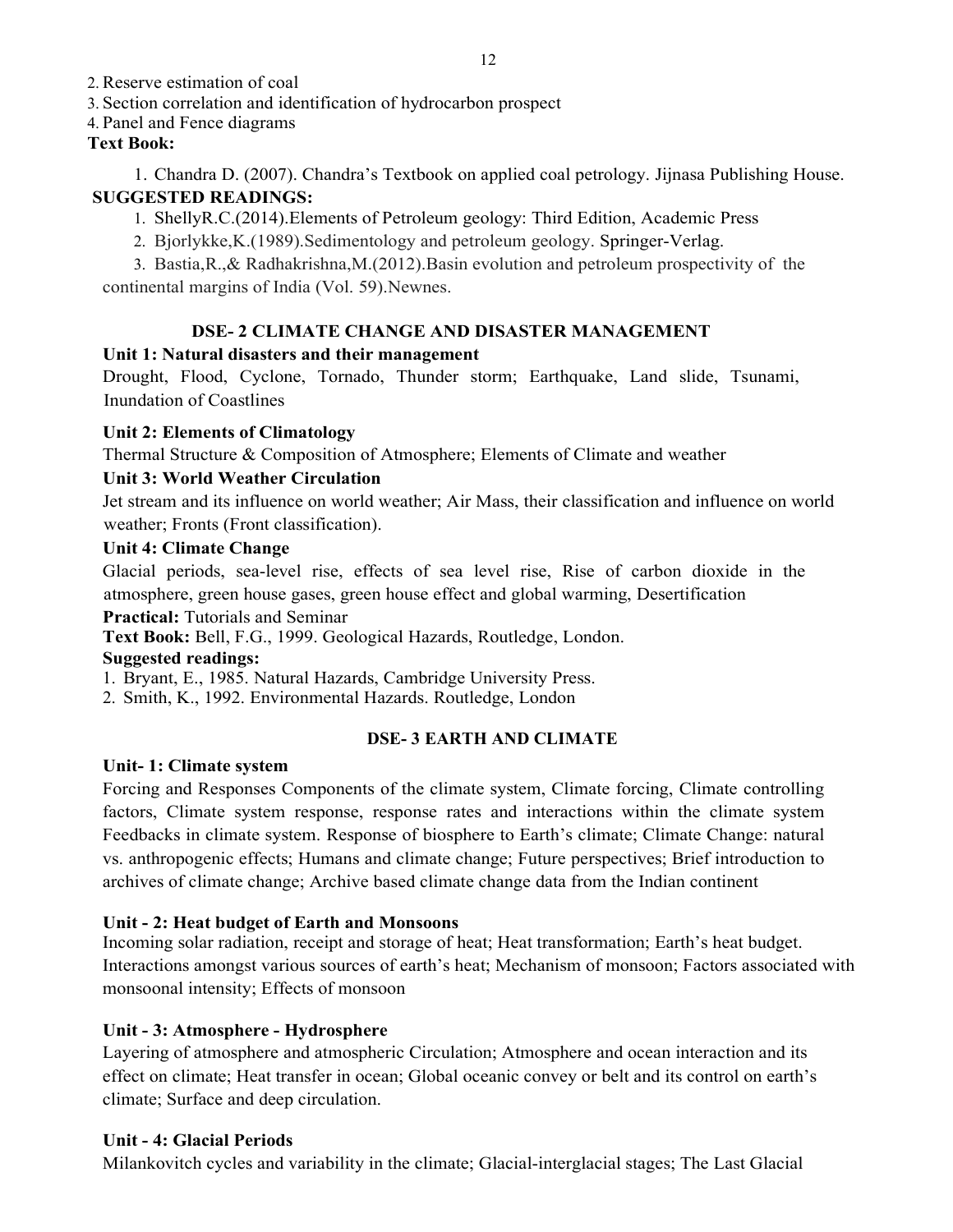maximum (LGM); Pleistocene Glacial-Inter glacial cycles

Younger Dryas; Marine isotope stages

## **Practical**

- 1. Study of distribution of major climatic regimes of India on map
- 2. Distribution of major wind patterns on World map
- 3. Preparation of paleo geographic maps (distribution of land and sea) of India during specific geological time intervals

**Text Book:** Rudiman, W.F., 2001. Earth's climate: past and future. Edition 2, Freeman Publisher.

## **Suggested readings:**

- 1. Rohli,R.V.,andVega,A.J.,2007.Climatology.JonesandBarlatt
- 2. Lutgens, F., Tarbuck, E., and Tasa, D., 2009. The Atmosphere: An Introduction to

Meteorology. Pearson Publisher

3. Aguado, E., and Burt, J., 2009. Understanding weather

# **DSE–4 Project/ EVOLUTION OF LIFE THROUGH TIME**

## **Unit I: Origin of life**

Possible life sustaining sites in the solar system

Archaean life: Earth'soldest life, Transition from Archean to Proterozoic, the oxygen revolution and radiation of life

Precambrian macrofossils–The garden of Ediacara, The Snow Ball Earth Hypothesis

## **Unit II: Life through ages**

Fossils and chemical remains of ancient life. Geological Time Scale with emphasis on major bio events. Biogeochemical cycles Abundance and diversity of microbes, extreme ophiles Microbes□mineral interactions, microbial mats

# **Unit III: Life in Paleozoic**

The Cambrian Explosion. Bio mineralization and skeletalization Origin of vertebrates and radiation of fishes Origin of tetra pods Life out of water Early land plants and impact of land vegetation

## **Unit IV: Life in Mesozoic and Cenozoic**

Life after the largest(P/T)mass extinction, life in the Jurassic seas Origin of mammals Rise and fall of dinosaurs Origin of birds; and spread of flowering plants After math of end Cretaceous mass extinction–radiation of placental mammals Evolution of modern grasslands and co evolution of hoofed grazers Rise of modern plants and vegetation

# **PRACTICAL**

- 1. Study of modes of fossil preservation
- 2. Study of fossils from different stratigraphic levels
- 3. Exercises related to major evolutionary trends in important groups of animals and plants

# **SUGGESTED READINGS:**

1. Stanley,S.M.,2008 Earth System History

2. Jonathan I. Lumine W.H. Freeman Earth‐Evolution of a Habitable World, Cambridge University Press.

- 3. Canfield,D.E.&Konhauser,K.O.,2012 Fundamentals of Geo biology Blackwell
- 4. Cowen,R.,2000 History of Life, Blackwell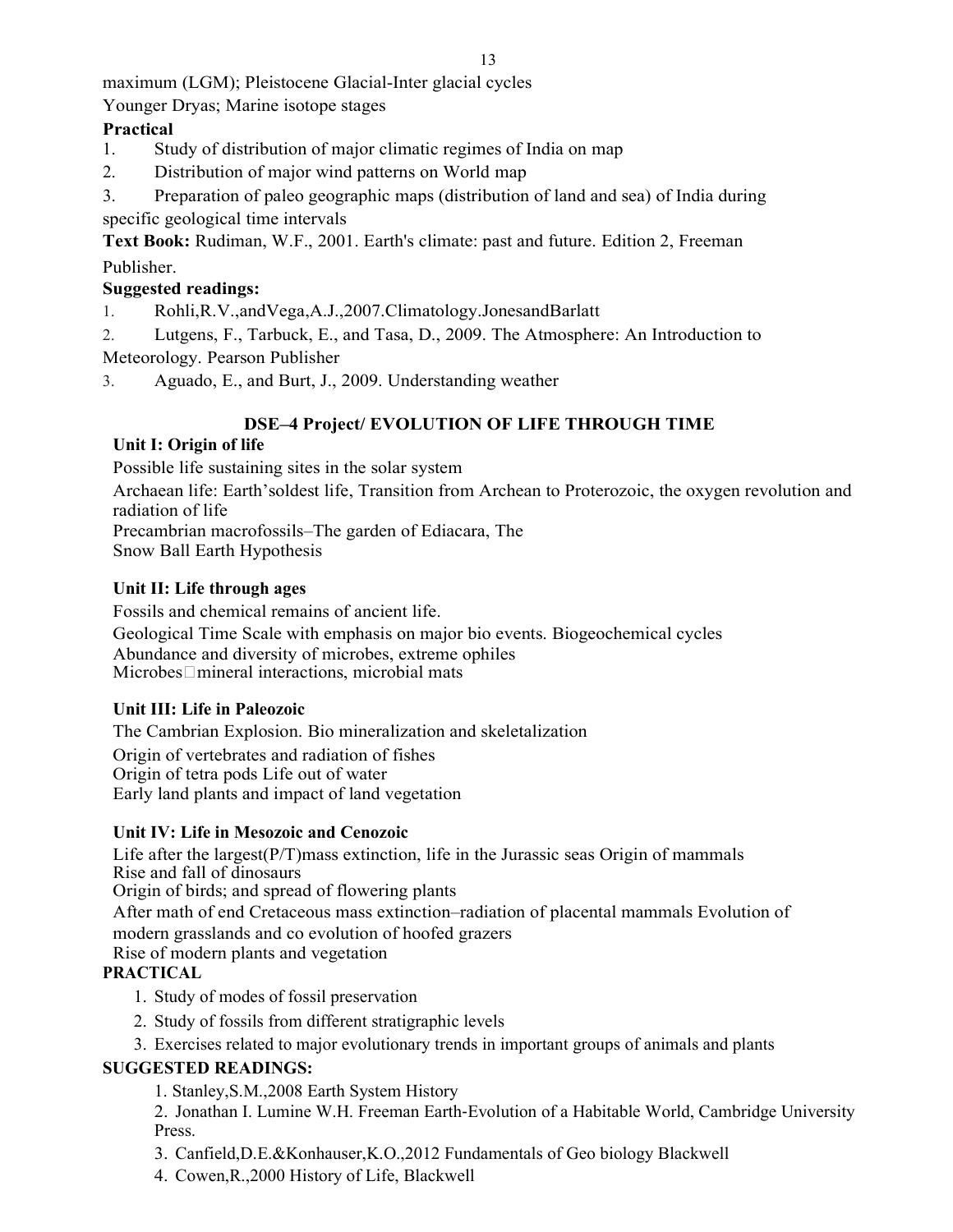#### **PROJECT WORK (6 Credits): Full marks 100**

#### **Preamble of Project Work**

Geology is essentially a field science and a part of the knowledge is gained from study of exposures in the field. The project work has been envisaged to give the students an actual feel of working condition in the field. He/she can have hand son experience in locating himself in the field, study different types of rocks, their texture, structure and interrelationship, find out attitudes of beds, differentiate various geological structures, stratigraphy etc. In the field, the student can acquaint himself with different exploration procedures including drilling and logging of cores. Visit to different opencast and underground mines can provide comprehensive account on occurrence of mineral deposits in nature, requisites of different mining conditions, mineral engineering and oredressing practices. The student can receive hands on experience in cutting edge technologies like XRD, Ion chromatography, FESEM-EDAX, XRF from visit to different technological laboratories. Finally, from visit to different mineral-based plants and industries the student can gain knowledge on various extraction processes.

In view of the above, the student can take up project work on any of the above aspects under the supervision of a teacher, in which the theoretical knowledge can be substantially augmented.

#### **Field study should be treated as the project work**.

Each year the students should go for field study commensurate with the theory subjects under the guidance of one or more teachers. They should map an area and study the petrographic and structural aspect of the rocks. Further they may visit mines, mineral/ rock based industries, engineering projects and areas of palaeontological importance.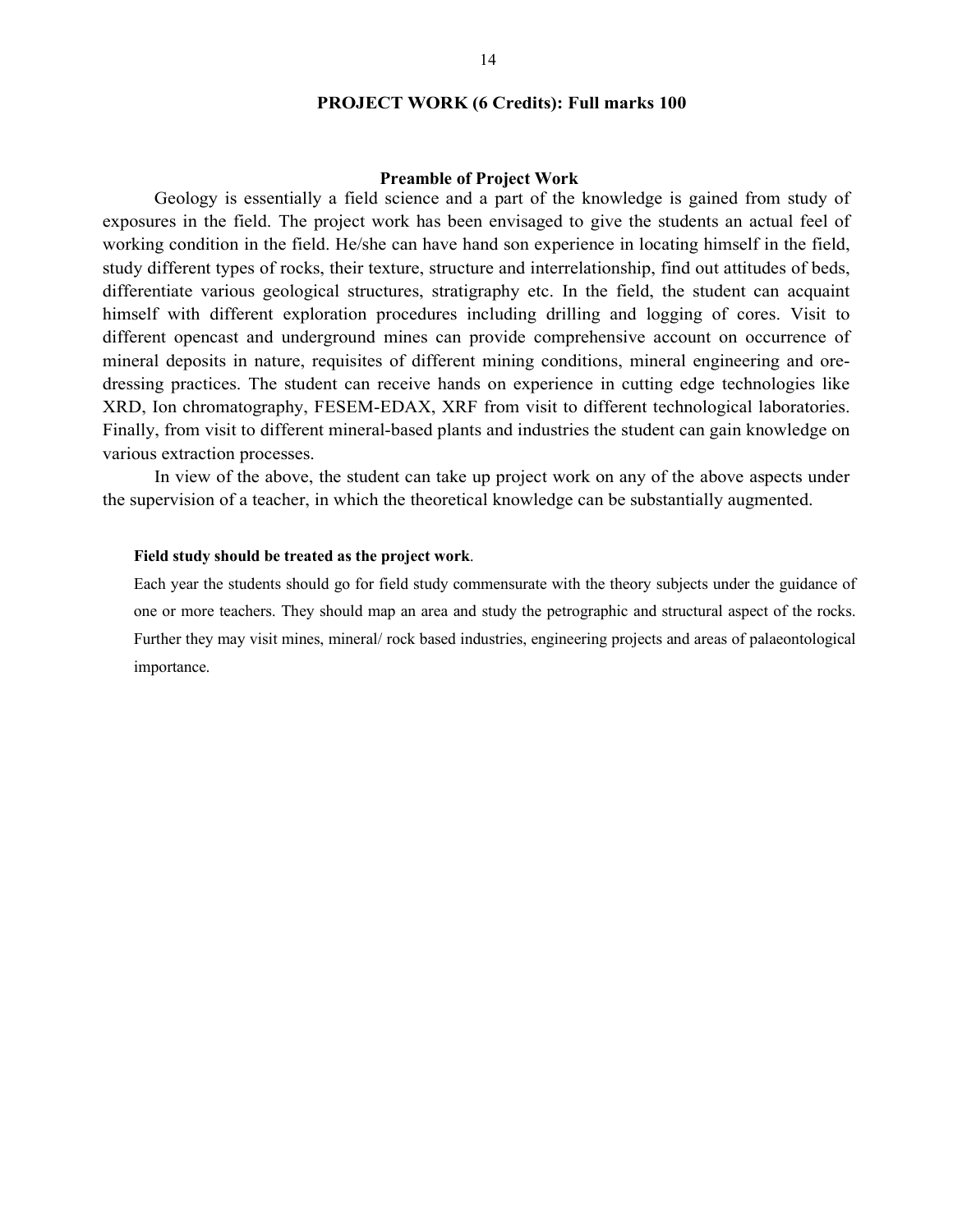# **Generic Elective**

## **GE-I: General geology and Mineralogy**

## **Unit-1: General geology and geomorphology**

Scope and subdivisions of Geology; Origin, age and interior of the Earth; Earthquake and volcanoes. Weathering and erosion; Geological work of river, wind, glacier and underground water.

#### **Unit-2:Crystallography**

Crystalline and non-crystalline substances; Symmetry elements, parameters and indices; Classification of crystals into six systems. Symmetry elements and forms of normal classes of isometric, tetragonal and orthorhombic systems.

## **Unit - 3: Mineralogy**

Minerals: definition and classification; Study of physical and chemical characters of rock forming minerals likequartz, feldspar, hypersthene, diopside, augite, hornblende, muscovite, biotite, garnet, olivine, sillimanite, kyanite, tourmaline, topaz, epidote, calcite, apatite, fluorite, talc, gypsum andcorundum.

## **Unit - 4: Optical Mineralogy**

Nature of light rays; Polarization, Double refraction, Isotropism, Anisotropism, Nicol prism, Petrological microscope; Behaviour of light in thin section; Biref ringence; pleochroism, extinction angle and interference colours.

**Practical:** Identification of crystal models with respect to axis, symmetry and forms; Megascopic and microscopic identification of minerals mentioned in theory. Laboratory record and vivavoce.

**Text Book:** Mukherjee, P. K., Text Book of Geology, World Press

## **GE-II: Petrology and Historical geology**

## **Unit–1:Igneous and metamorphic petrology**

Forms and texture of igneous rocks; Bowen's reaction series; Classification of igneous rocks; Magmatic differentiation; Petrograpgy of granite, syenite, peridotite, anorthosite, gabbro, dolerite and basalt. Metamorphism: definition, agents, types. Petrography of schists, gneisses, marble, charnockite and khondalite.

## **Unit – 2: Sedimentary Petrology**

Formation of sedimentary rocks; Texture, structure and classification of sedimentary rocks. Petrography of conglomerate, breccia, sandstone, shale and limestone.

## **Unit - 3: Palaeontology**

Fossilisation and uses of fossils; Morphology and geologic history of trilobite, brachiopod, pelecypod, gastropod, cephalopod. Gondwana flora.

## **Unit - 4: Stratigraphy**

Definition and scope of stratigraphy. Stratigraphic units and correlation. Physiographic division of Indian subcontinent. Stratigraphy of type areas of Archaeans, Cuddapah, Vindhyan, Triassic, Jurassic, Cretaceous and Gondwanas.

**Practical:** Megascopic and microscopic identification of igneous, sedimentary and metamorphic rocks as mentioned in theory. Morphological study of invertebrate and plant fossils mentioned in theory; drawing and labeling of fossils. Laboratory record and viva voce.

**Text Book:** Mukherjee, P. K. Text Book of Geology, World Press

# **GE-III Structure and engineering geology**

## **Unit-1: Structural Geology and geotectonics**

Strike and dip; Fold: geometry, classification, recognition and causes of folding; Fault: geometry,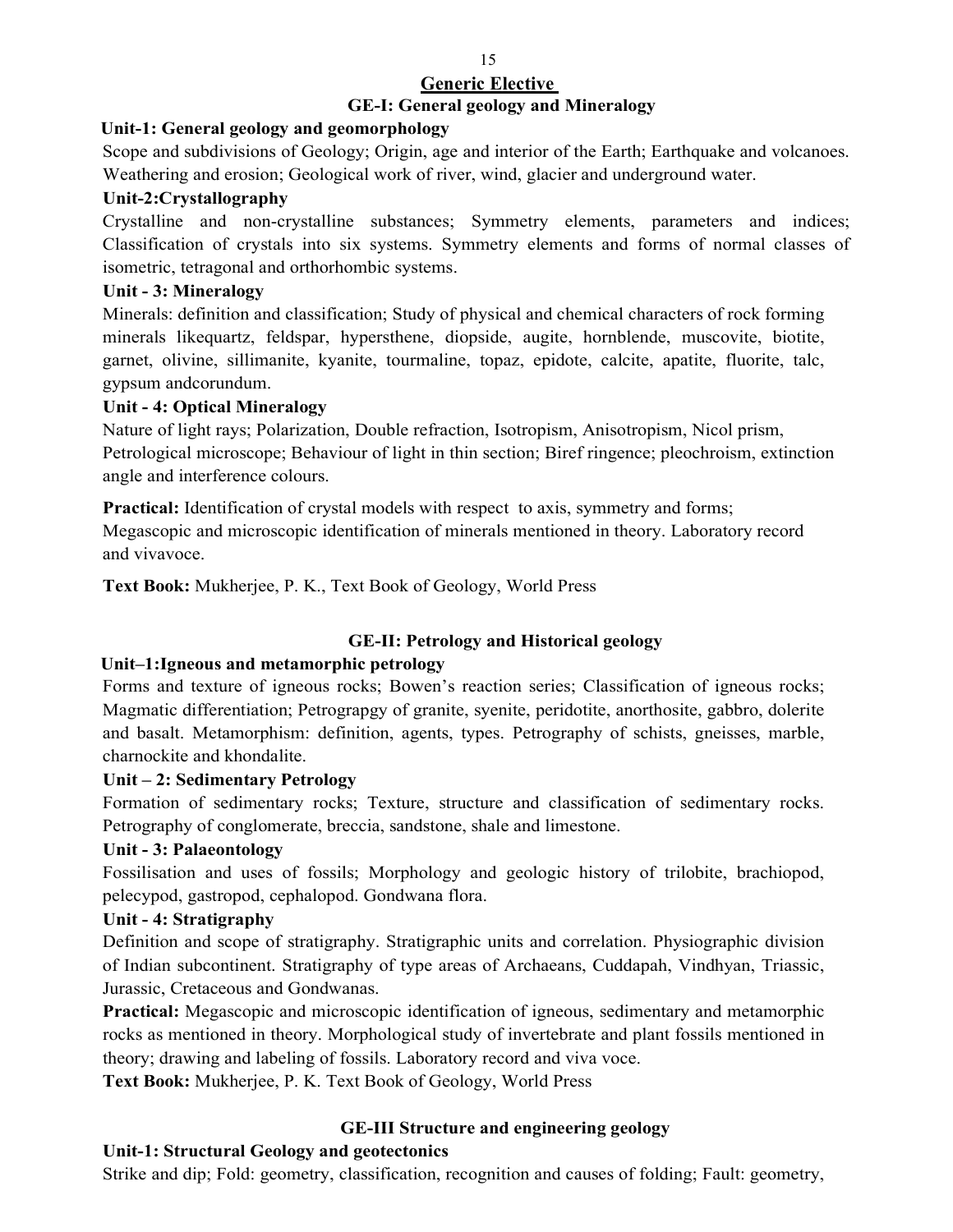classification and recognition. V's rule. Unconformity: definition, types, significance and classification. Elementary idea about foliation and lineation.

Orogeny and epeiorogeny; Plate tectonics, continental drift; Isostasy; mid oceanic ridge, geosynclines.

## **Unit - 2: Groundwater**

Hydrologic cycle; vertical distribution of groundwater; porosity and permeability; types of aquifers; Darcy's law. Quality of groundwater and its use; groundwater provinces of India.

## **Unit - 3: Engineering Geology**

Engineering properties of rocks; Geological and geotechnical studies of dam, reservoir and tunnel. Earthquake resistant structures.

## **Unit - 4: Environmental Geology**

Renewable and non-renewable resources; Conservation of mineral resources; Impact of mining on environment; Management of solid wastes including mining wastes.

**Practical:** Interpretation of structure, stratigraphy and geologic history from maps; Drawing of sections; Completion of outcrops; Identification of building stones and their uses. Laboratory records and viva voice.

## **Text Book:**

- **1.** Mukherjee, P. K. ( 1997) Text Book of Geology, World Press, Kolkata
- 2. Sinha,R.K.andSharma,N.L(1980)Mineral Economics, Oxford and IBH, NewDelhi

# **GE-IV Applied geology**

## **Unit - 1: Ore Genesis**

Ore mineral, gangue, tenor and grade; Processes of formation of mineral deposits: Magmatic, Hydrothermal, Mechanical and residual concentration, oxidation and supergene sulphide enrichment.

# **Unit - 2: Prospecting**

Geological, geophysical and geochemical prospecting methods; Controls of ore localization; Metalogenic epoch and provinces; Ore reserve estimation.

# **Unit - 3: Mining and Resource Evaluation**

Open cast and underground mining methods; sampling methods and ore reserve estimation; Origin, occurrence, distribution and uses of coal and petroleum.

## **Unit - 4: Mineral Resource**

Mineralogy, mode of occurrence, distribution and uses of ores of Fe, Mn, Cr, Cu and Alores. Mineralogy, mode of occurrence, origin, Indian distribution and uses of Mica and Asbestos.

**Practical:** Mega scopic identification and uses of important metallic and non-metallic minerals mentioned in theory; Laboratory records and viva voice.

# **Text Book:**

1. Sen,A.K.and Guha,P.K.(2006)A hand book of economic geology, Modern Book Agency, Kolkata

2. Sinha, R. K. and Sharma, N. L (1980) Mineral Economics, Oxford and IBH, New Delhi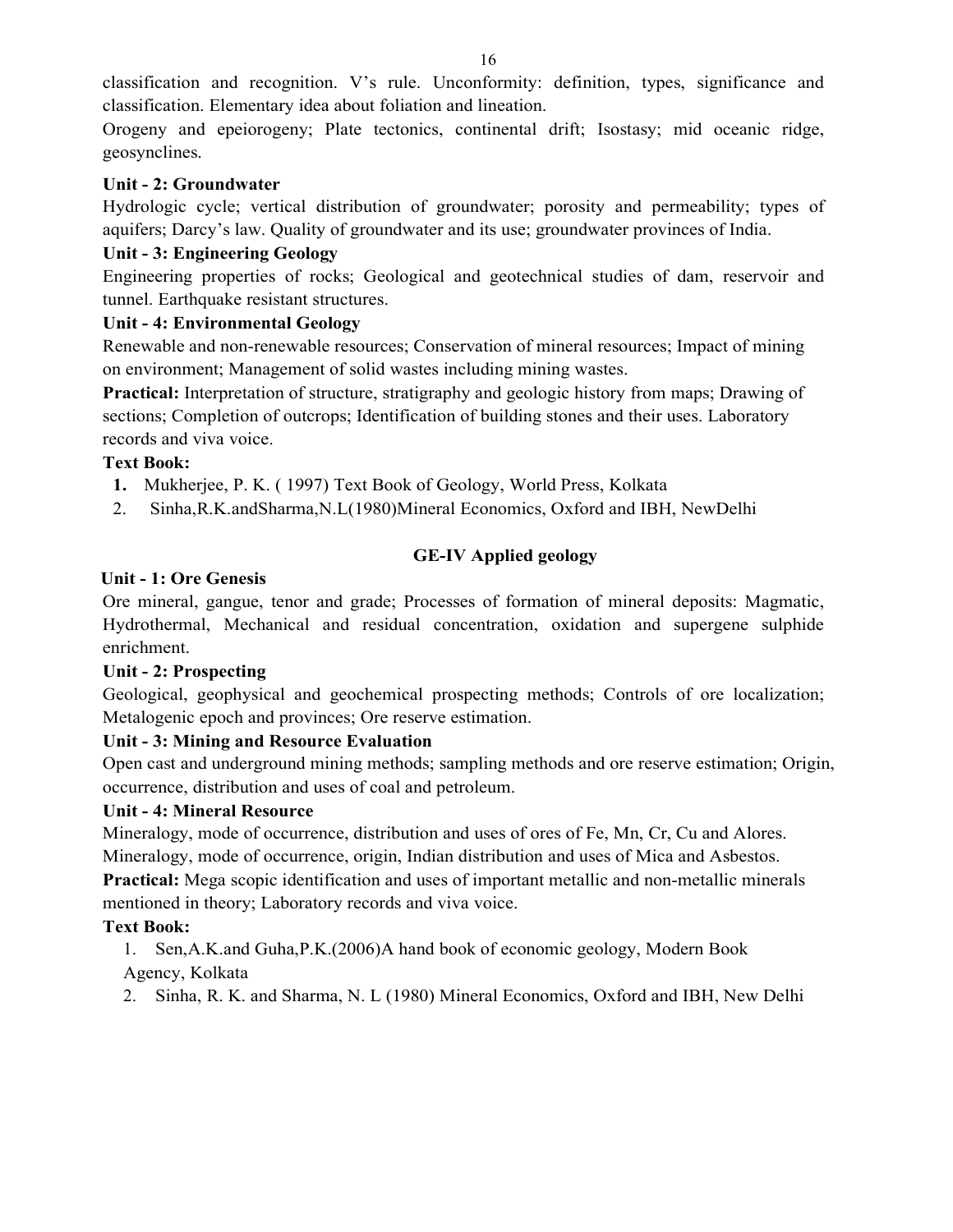## **GEOLOGY** -**PASS**

| Semester     | Course                   | Course name                            |
|--------------|--------------------------|----------------------------------------|
| I            | DSC-I                    | General geology and mineralogy         |
|              | <b>DSC-I Practical</b>   |                                        |
| $\mathbf{I}$ | DSC-II                   | Petrology and historical ecology       |
|              | <b>DSC-II Practical</b>  |                                        |
| Ш            | <b>DSC-III</b>           | Structure and engineering geology      |
|              | <b>DSC-III Practical</b> |                                        |
| IV           | DSC-IV                   | Applied geology                        |
|              | <b>DSC-IV Practical</b>  |                                        |
| V            | DSE-I                    | Fuel geology                           |
|              | <b>DSE-I Practical</b>   |                                        |
| VI           | DSE-II                   | Climate change and disaster management |
|              | <b>DSE-II Practical</b>  |                                        |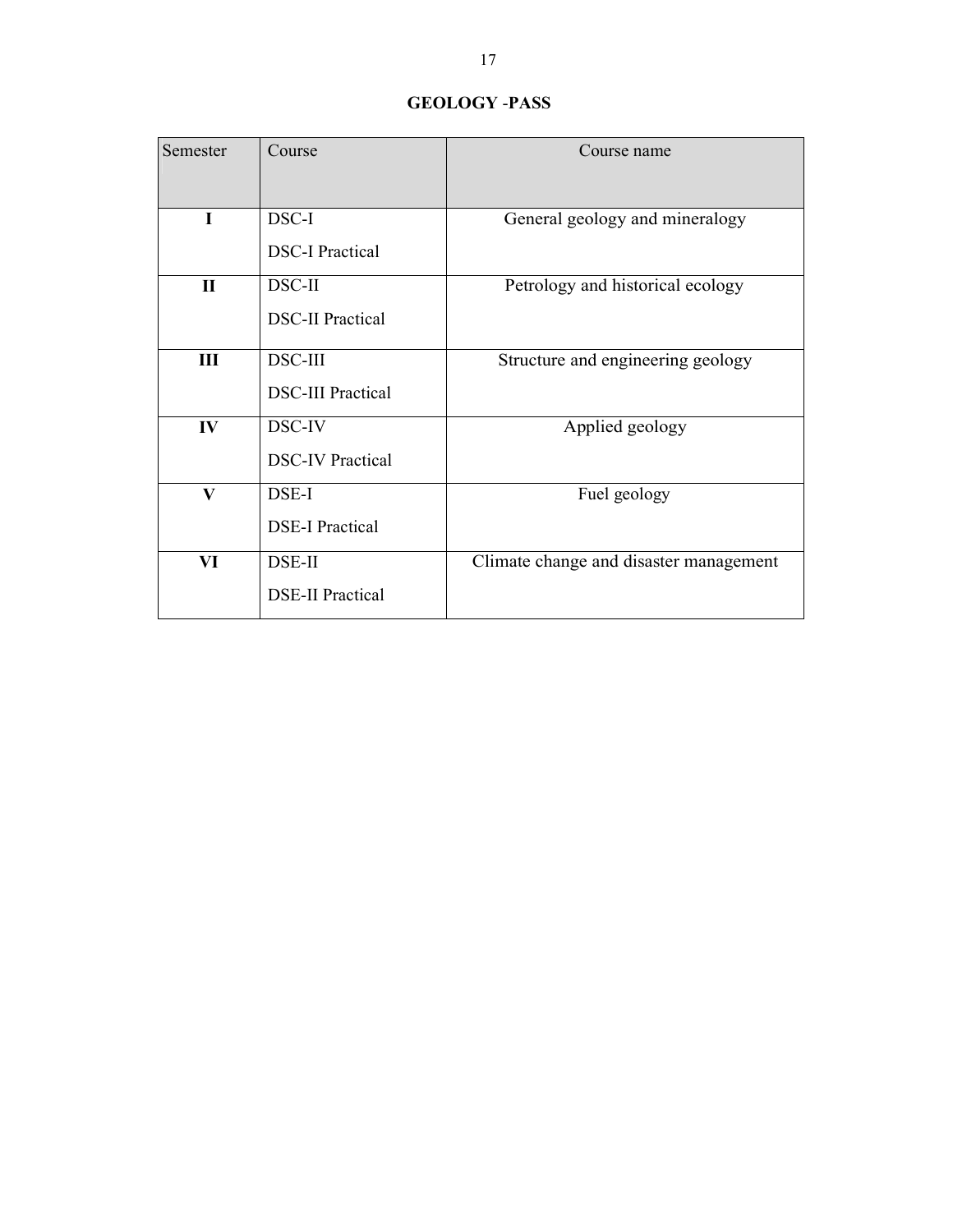# **DESCIPLINE SPECIFIC CORE DSC-I General geology and Mineralogy**

#### **Unit-1: General geology and geomorphology**

Scope and subdivisions of Geology; Origin, age and interior of the Earth; Earthquake and volcanoes. Weathering and erosion; Geological work of river, wind, glacier and underground water.

#### **Unit-2: Crystallography**

Crystalline and non-crystalline substances; Symmetry elements, parameters and indices; Classification of crystals into six systems. Symmetry elements and forms of normal classes of isometric, tetragonal and orthorhombic systems.

#### **Unit - 3: Mineralogy**

Minerals: definition and classification; Study of physical and chemical characters of rock forming minerals like quartz, feldspar, hypersthene , diopside, augite, hornblende, muscovite, biotite, garnet, olivine, sillimanite, kyanite, tourmaline, topaz, epidote, calcite, apatite, fluorite, talc, gypsum and corundum.

#### **Unit - 4: Optical Mineralogy**

 Nature of light rays; Polarization, Double refraction, Isotropism, Anisotropism, Nicol prism, Petrological microscope; Behaviour of light in thin section; Birefringence; pleochroism, extinction angle and interference colours.

Practical: Identification of crystal models with respect to axis, symmetry and forms; Mega scopic and micro scopic identification of minerals mentioned in theory. Laboratory record and viva voice.

**Text Book:** Mukherjee, P. K. ( ) Text Book of Geology, World Press

#### **DSC-II Petrology and Historical ecology**

#### **Unit–1: Igneous and metamorphic petrology**

Forms and texture of igneous rocks; Bowen's reaction series; Classification of igneous rocks; Magmatic differentiation; Petrograpgy of granite, syenite, peridotite, anorthosite, gabbro, dolerite and basalt. Metamorphism: definition, agents, types. Petrography of schists, gneisses, marble, charnockite and khondalite.

## **Unit – 2: Sedimentary Petrology**

Formation of sedimentary rocks; Texture, structure and classification of sedimentary rocks. Petrography of conglomerate, breccia, sandstone, shale and limestone.

#### **Unit - 3: Palaeontology**

Fossilisation and uses of fossils; Morphology and geologic history of trilobite, brachiopod, pelecypod, gastropod, cephalopod. Gondwana flora.

#### **Unit - 4: Stratigraphy**

Definition and scope of stratigraphy. Stratigraphic units and correlation. Physiographic division of Indian subcontinent. Stratigraphy of type areas of Archaeans, Cuddapah, Vindhyan, Triassic, Jurassic, Cretaceous and Gondwanas.

- **Practical:** Megascopic and microscopic identification of igneous, sedimentary and metamorphic rocks as mentioned in theory. Morphological study of invertebrate and plant fossils mentioned in theory; drawing and labeling of fossils. Laboratory record and viva voce.
- **Text Book:** Mukherjee, P. K. ( ) Text Book of Geology, World Press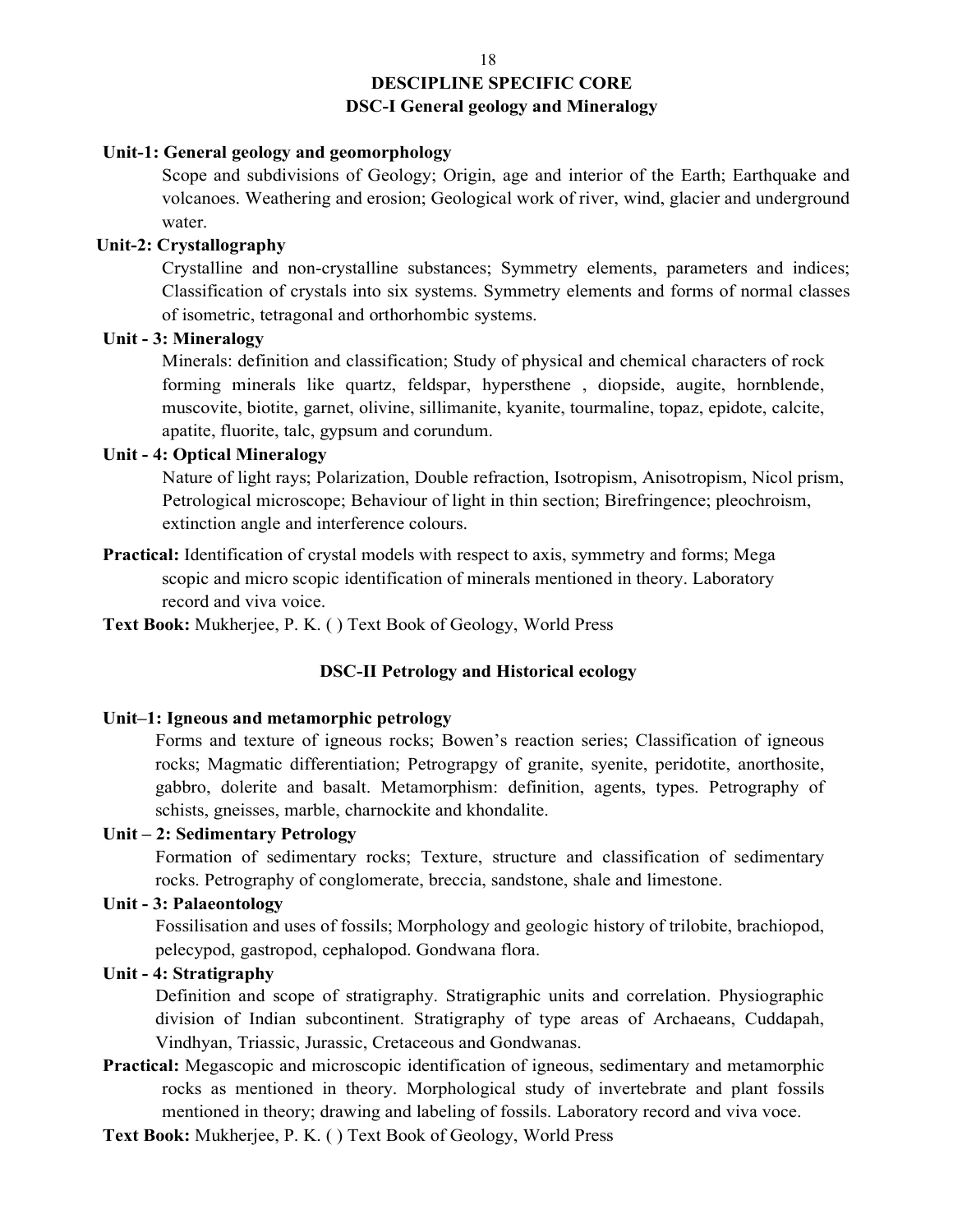#### **DSC-III Structure and engineering geology**

#### **Unit-1: Structural Geology and geotectonics**

Strike and dip; Fold: geometry, classification, recognition and causes of folding; Fault: geometry, classification and recognition. V's rule. Unconformity: definition, types, significance and classification. Elementary idea about foliation and lineation.

Orogeny and epeiorogeny; Plate tectonics, continental drift; Isostasy; mid oceanic ridge, geosynclines.

#### **Unit - 2: Groundwater**

Hydrologic cycle; vertical distribution of groundwater; porosity and permeability; types of aquifers; Darcy's law. Quality of groundwater and its use; groundwater provinces of India.

#### **Unit - 3: Engineering Geology**

Engineering properties of rocks; Geological and geotechnical studies of dam, reservoir and tunnel. Earthquake resistant structures.

#### **Unit - 4: Environmental Geology**

Renewable and non-renewable resources; Conservation of mineral resources; Impact of mining on environment; Management of solid wastes including mining wastes.

**Practical:** Interpretation of structure, stratigraphy and geologic history from maps; Drawing of sections; Completion of outcrops; Identification of building stones and their uses. Laboratory records and vivavoce.

#### **Text Book:**

- 1. Mukherjee, P. K. ( 1997) Text Book of Geology, World Press, Kolkata
- 2. Sinha,R.K. and Sharma,N.L(1980)Mineral Economics, Oxford and IBH, NewDelhi

## **DSC-IV Applied geology**

#### **Unit - 1: Ore Genesis**

Ore mineral, gangue, tenor and grade; Processes of formation of mineral deposits: Magmatic, Hydrothermal, Mechanical and residual concentration, oxidation and supergene sulphide enrichment.

#### **Unit - 2: Prospecting**

Geological, geophysical and geochemical prospecting methods; Controls of ore localization; Metalogenic epoch and provinces; Ore reserve estimation.

#### **Unit - 3: Mining and Resource Evaluation**

Open cast and underground mining methods; sampling methods and ore reserve estimation; Origin, occurrence, distribution and uses of coal and petroleum.

#### **Unit - 4: Mineral Resource**

Mineralogy, mode of occurrence, distribution and uses of ores of Fe,Mn,Cr,Cuand Alores. Mineralogy, mode of occurrence, origin, Indian distribution and uses of Mica and Asbestos.

**Practical:** Mega scopic identification and uses of important metallic and non-metallic minerals mentioned in theory; Laboratory records and viva voice.

#### **Text Book:**

- 1. Sen,A.K.andGuha,P.K.(2006)A hand book of economic geology, Modern Book Agency, Kolkata
- 2. Sinha, R. K. and Sharma, N. L (1980) Mineral Economics, Oxford and IBH, New Delhi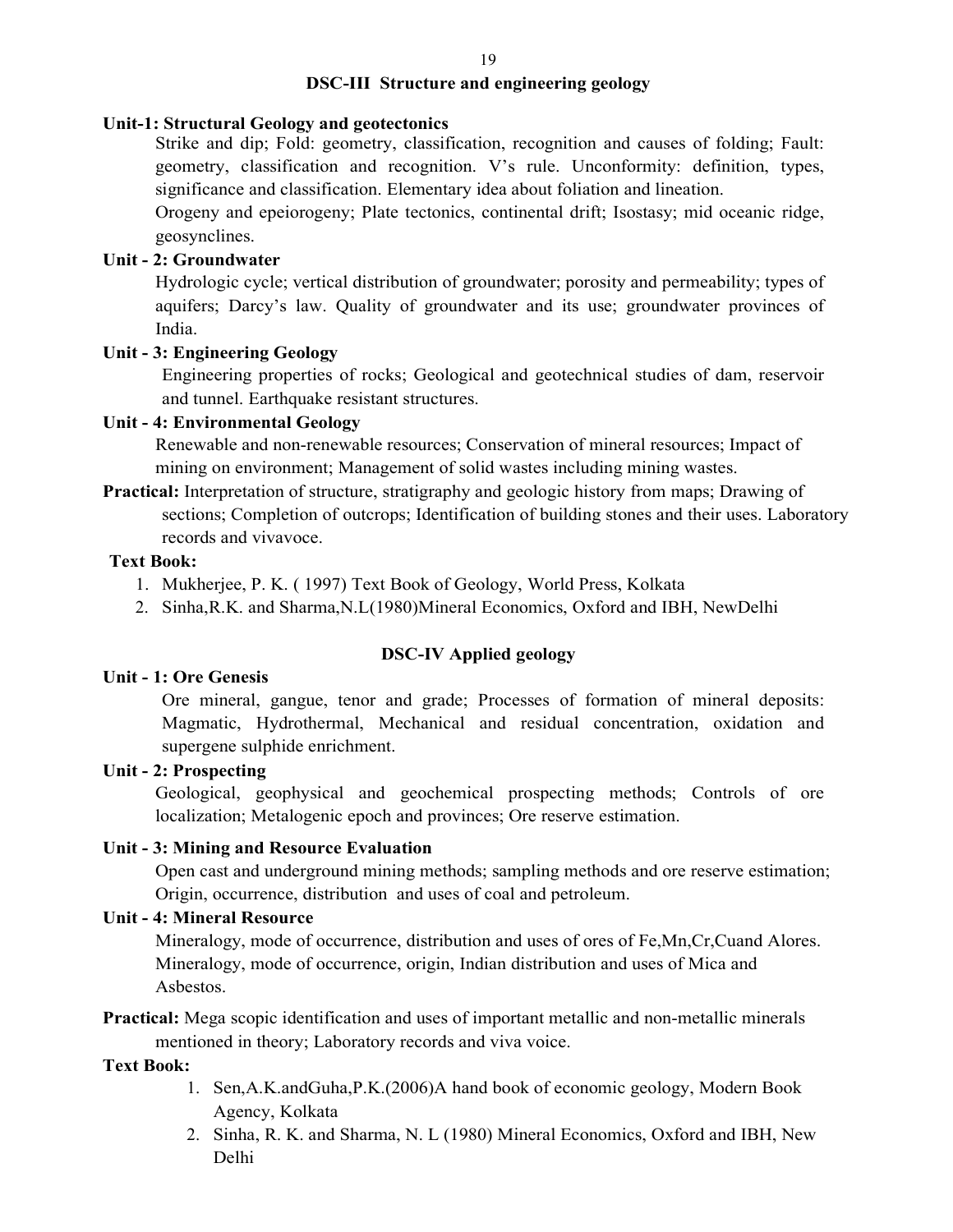#### **DISCIPLINE SPECIFIC ELECTIVE**

#### **DSE – I: FUEL GEOLOGY**

#### **Unit 1: Coal**

Definition and origin of coal; Classification of coal. Fundamentals of Coal Petrology - Introduction to lithotypes. Proximate and ultimate analysis

## **Unit 2: Coal as a fuel**

Coal Bed Methane (CBM): global and Indian scenario; Underground coal gasification; Coal liquefaction

## **Unit 3: Petroleum**

Chemical composition and physical properties of crude petroleum. Origin of petroleum; Maturation of kerogen; Biogenic and Thermal effect

## **Unit 4: Petroleum Reservoirs and Traps**

Reservoir rocks: general attributes and petro physical properties. Classification of reservoir rocks-clastic and chemical. Hydrocarbon traps: definition, anti clinal theory and traptheory. Classification of hydrocarbon traps - structural, stratigraphic and combination. Time of trap formation and time of hydrocarbon accumulation. Cap rocks - definition and general properties. Plate tectonics and global distribution of hydrocarbon reserves.

## **PRACTICALS**

- 1. Study of hand specimens of coal
- 2. Reserve estimation of coal
- 3. Section correlation and identification of hydrocarbon prospect
- 4. Panel and Fence diagrams

**Text Book:** Chandra D. (2007). Chandra's Textbook on applied coal petrology. Jijnasa Publishing House.

## **SUGGESTED READINGS:**

- 1. ShellyR.C.(2014).Elements of Petrol eumgeology: Third Edition, Academic Press
- 2. Bjorlykke,K.(1989). Sedimentology and petroleum geology. Springer-Verlag.
- 3. Bastia, R.,& Radhakrishna, M.(2012).Basin evolution and petroleum prospectivity of the continental margins of India (Vol. 59).Newnes.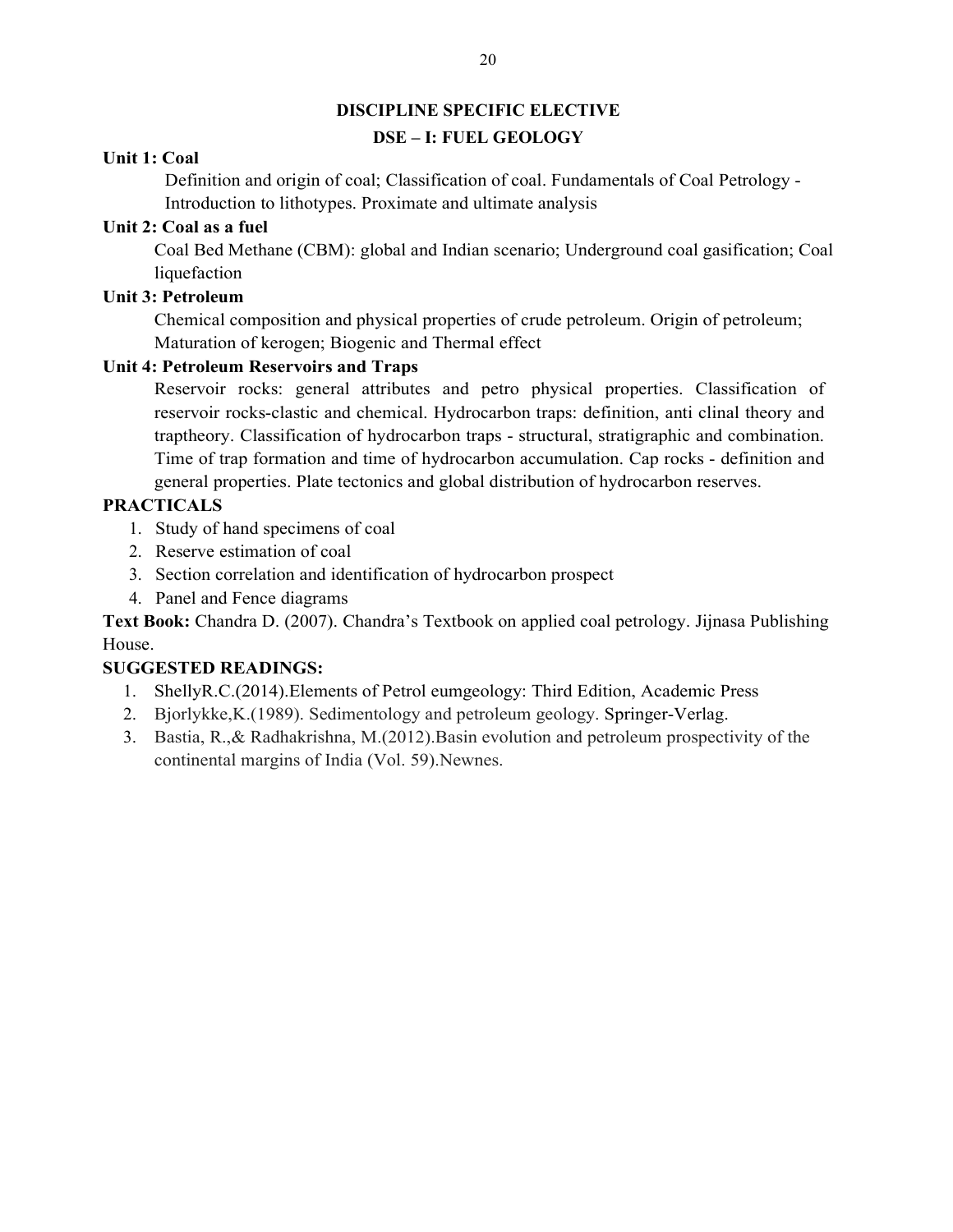#### 21

#### **DSE-II: CLIMATE CHANGE AND DISASTER MANAGEMENT**

#### **Unit 1: Natural disasters and their management**

Drought, Flood, Cyclone, Tornado, Thunder storm; Earthquake, Land slide, Tsunami, Inundation of Coastlines

#### **Unit 2: Elements of Climatology**

Thermal Structure & Composition of Atmosphere; Elements of Climate and weather

#### **Unit 3: World Weather Circulation**

Jet stream and its influence on world weather; Air Mass, their classification and influence on world weather; Fronts (Front classification).

#### **Unit 4: Climate Change**

Glacial periods, sea-level rise, effects of sea level rise, Rise of carbon dioxide in the atmosphere, green house gases, green house effect and global warming, Desertification **Practical:** Tutorials and Seminar

**Text Book:** Bell, F.G., 1999. Geological Hazards, Rout ledge, London.

#### **Suggested readings:**

- 1. Bryant, E., 1985. Natural Hazards, Cambridge University Press.
- 2. Smith, K., 1992. Environmental Hazards. Routledge, London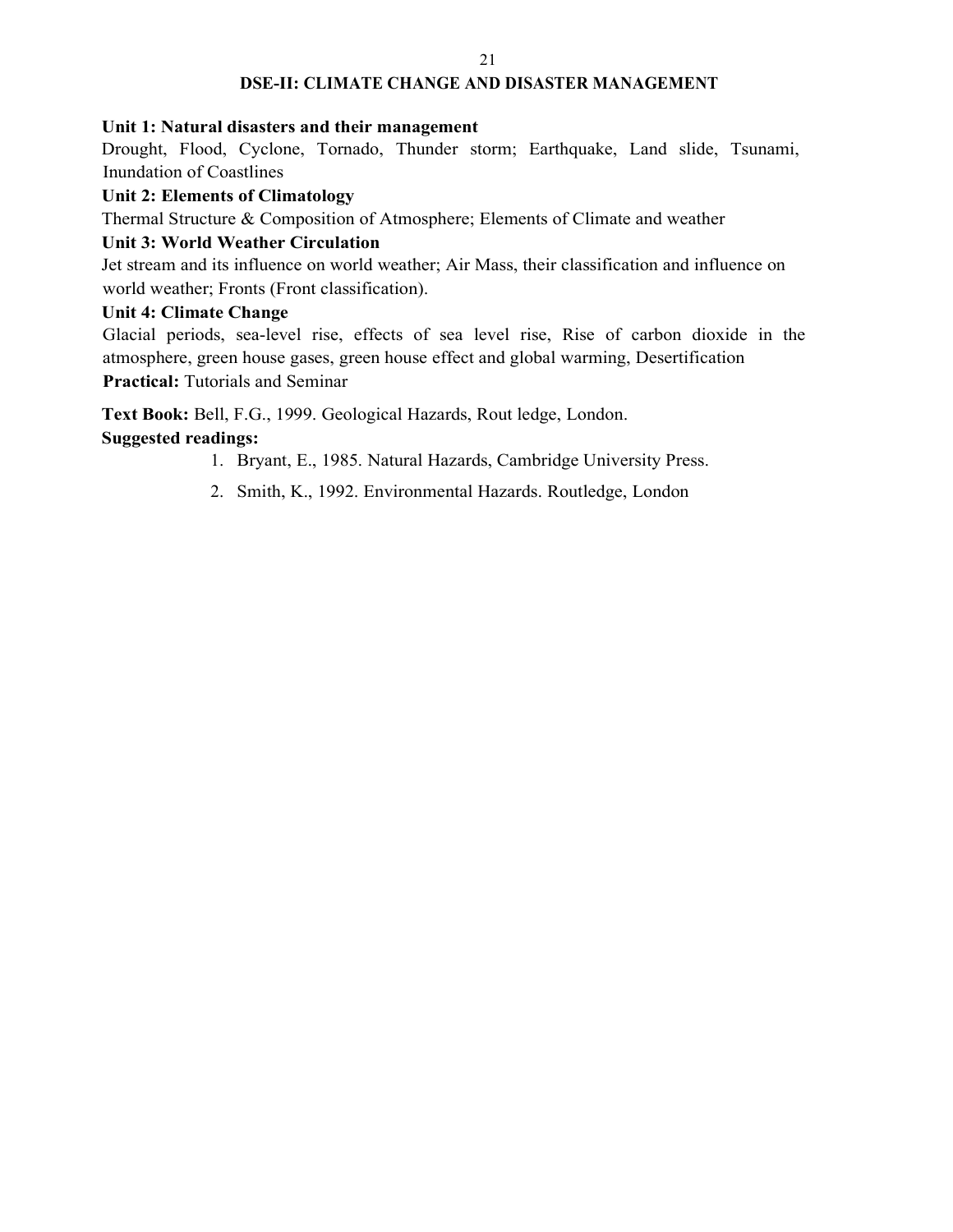# **SKILL ENHANCEMENT COURSE**

## **SEC-1 Basics of Computer**

**UNIT-1:Introduction:** Introduction to computer system, uses, types. Data Representation: Number systems and character representation, binary arithmetic. Human Computer Interface: Types of software, Operating system as user interface, utility programs.

**UNIT-2:Devices: Input and output devices (with connections and practical demo), keyboard, mouse, joystick, scanner, OCR, OMR, bar code reader, web camera, monitor, printer, plotter.** Memory: Primary, secondary, auxiliary memory, RAM, ROM, cache memory, hard disks, optical disks

**UNIT-3:Computer Organisation and Architecture: C.P.U., registers, system bus, main memory unit, cache memory, Inside a computer, SMPS, Motherboard, Ports and Interfaces, expansion cards, ribbon cables, memory chips, processors.**

#### **Reference Books:**

1. Goel, Computer Fundamentals, Pearson Education, 2010.

- 2. P. Aksoy, L. DeNardis, Introduction to Information Technology, Cengage Learning, 2006
- 3. P. K.Sinha, P. Sinha, Fundamentals of Computers, BPB Publishers, 2007.

# **SEC - II FIELD GEOLOGY - 1**

## (Basic field raining)

**Unit I:** Orientation of Topographic sheet in field, marking location in toposheet, Bearing (Front and back). Concepts of map reading

Unit II: Identification of rock types in field; structures and texture of rocks, use of hand lens Unit III: Basic field measurement techniques: Bedding dip and strike. Reading contours and topography.

# **SEC III FIELD GEOLOGY –2**

(Geological Mapping)

**Unit I:** Geological mapping, stratigraphic correlation

**Unit II**: Primary (scalars and vectors) and secondary structures (linear and planar) **Unit III:** Trend, plunge, Rake/Pitch, Stereo plots of linear and planar structure

# **SEC-IV FIELD GEOLOGY-3**

(Economic Geology field)

**Unit I:** Visit to any mineral deposit or Mines

**Unit II:** Mode occurrence of ore, Ore mineralogy

**Unit III:** Mining Methods, Ore formation process

# **SEC-V Renewable energy and Energy harvesting**

Unit-1: Fossil fuels and Alternate Sources of energy: Fossil fuels and nuclear energy, their limitation, need of renewable energy, non $\Box$ conventional energy sources. An overview of developments in Offshore Wind Energy, Tidal Energy, Wave energy systems, Ocean Thermal Energy Conversion, solar energy, biomass, biochemical conversion, biogas generation, geothermal energy tidal energy, Hydroelectricity.

Unit – 2: Solar energy: Solar energy, its importance, storage of solar energy, solar pond, non plate collector, solar distillation, solar cooker, solar green houses, solar cell, absorption air conditioning. Need and characteristics of photovoltaic (PV) systems, PV models and equivalent circuits, and sun tracking systems.

**Unit-3: Wind and Geothermal energy**: Fundamentals of Wind energy, Wind Turbines and different electrical machines in wind turbines, Power electronic interfaces, and grid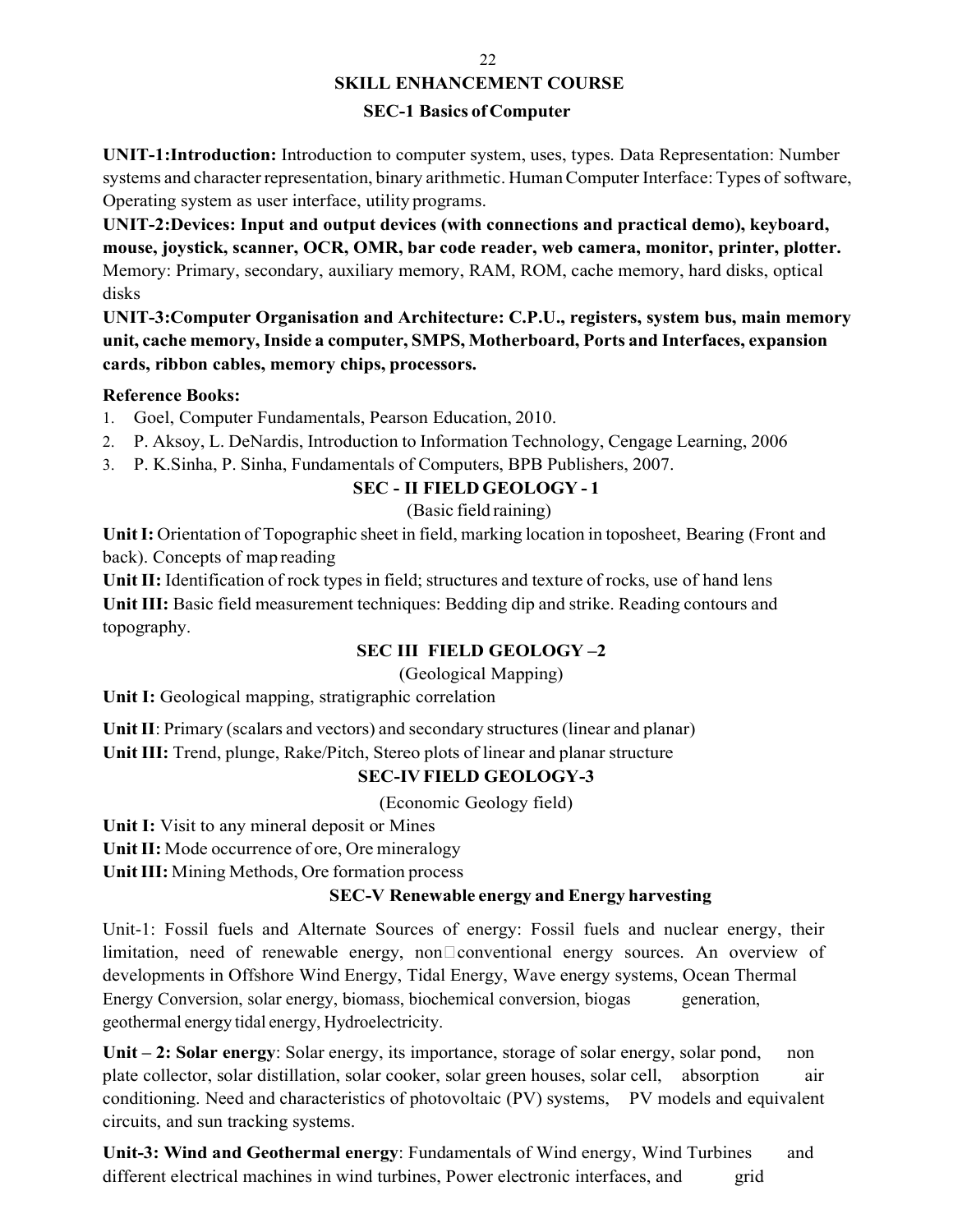interconnection topologies. Geothermal Resources, Geothermal Technologies.

**Unit-4:Ocean and hydro energy:** Ocean Energy Potential against Wind and Solar, Wave Characteristics and Statistics, Wave Energy Devices. Tide characteristics and Statistics, Tide Energy Technologies, Ocean Thermal Energy, Osmotic Power, Ocean Bio-mass. Hydropower resources, hydropower technologies, environmental impact of hydro power sources.

## **SEC-VI Groundwater management:**

## **Unit - 1: Concept of Groundwater**

Hydrological cycle, vertical zonation of ground water, Properties of water bearing formations - porosity, permeability, specific yield, specific retention, storativity.

## **Unit - 2: Aquifer characteristics**

Aquifer types- Confined and unconfined aquifers, aquitard, aquiclude, aquifuse. Darcy's law.

## **Unit - 3: Quality of Groundwater**

Physical and Chemical Quality of ground water and its use in domestic, agriculture and industries; Ground water pollution.

## **Unit - 4: Groundwater exploration and harvesting**

Ground Water exploration - types of wells, Sea-water intrusion, Groundwater hazard due to Arsenic and Fluoride and their mitigation Groundwater basin, Water table fluctuation, Artificial recharge of groundwater, Rainwater Harvesting

## **SEC-VII Disaster management:**

## **Unit-1 Understanding disaster**

Concept and definitions of different terms of disaster, classification of disasters- natural, manmade; difference between disaster and hazard- atmospheric and geo- hazards, Disaster risk, Vulnerability

**Unit-2** General characteristics and problem areas of different atmospheric hazards: Flood, cyclone, drought, heat wave, lightning. Earthquake, Tsunami, volcanoes, Landslide

## **Unit-3 Concepts of disaster management**

Pre disaster, post disaster management, real time management, Warning system, Public Communication system, Relief operation, rescue operation

## **Unit-4 Disaster risk mitigation**

Hazard mapping and forecasting. Preparedness for damage mitigation and coping with disasters. Evacuation strategy, Capacity building for disaster/damage mitigation

#### **Reference Books**

Bureau's Higher Secondary Geology (Part – I) (2009) The Odisha State Bureau of Textbook Preparation and Production, Pustak Bhawan, Bhubaneswar

Bureau's Higher Secondary Geology (Part – II) (2011) The Odisha State Bureau of Textbook Preparation and Production, Pustak Bhawan, Bhubaneswar

- A. Das gupta (2005) An introduction to Palaeontology, World Press, Kolkata
- A. Das gupta (2006) An introduction to Earth Science, World Press, Kolkata
- A. Holmes Principles of Physical Geology
- A. K. Jain (2014) An introduction to structural geology, Geological Society of India, Bangalore
- A. K. Roy (2009) Introduction to Geological maps and structures, World Press, Kolkata
- A. K. Sen and P. K. Guha (2006) A Hand Book of Economic Geology, Modern Book Agency, Kolkata
- A. M. Bateman & Jansen Economic Mineral Deposit
- A. M. Evans (1993) Ore geology and industrial minerals, A.K. Sen Laboratory Mannual of Geology
- B. MasonandC.B.Moore(1982)PrinciplesofGeochemistry,WileyEastern,NewDelhi
- B. S.Sathya Narayan Swami(1985)Engineering Geology Laboratory Manual,Urasia Publ.House,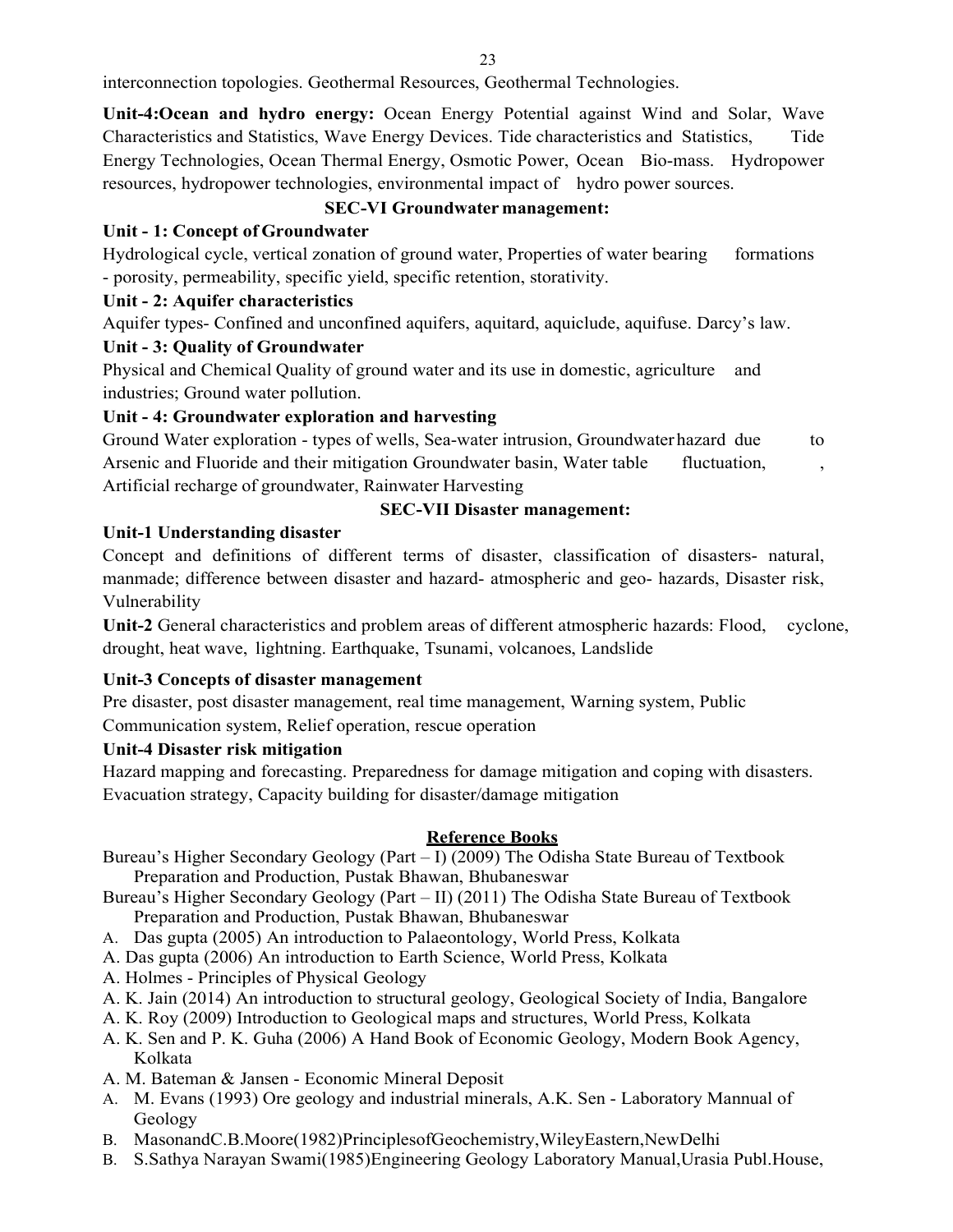NewDelhi

Berry and Mason - Mineralogy

Bhaskar Rao - Metamorphic Petrology

Brain Mason - Geochemistry

- C. S. Hurlbut and C.Klein(1977)Manual of Mineralogy, John Wiley & Sons, New York.
- C. W.Fetter(2007)Applied Hydro geology, CBS Pub. & Dist., New Delhi
- D. ChandraandR.M.Singh(2003)Petroleum–IndianContext,TaraBookAgency,Varanasi
- D.Chandra,R.M.SinghandM.P.Singh(2000)TextBookofCoal–IndianContext,TaraBook Agency,Varanasi
- D. G. A. Whitten and J. R. V. Brooks (1972) Penguin Books Ltd., London
- D. K. Banerjee ( 1992) Mineral resources of India, World Press, Kolkata
- D. K. Todd ( 1980) Groundwater hydrology; John Willey & Sons, New York
- D.M.Raup and S. M.Stanley(2004)Principles of palaeontology, CBS Pub. & Dist., New Delhi
- D. R. Prothero and F. Schwab (1999) Sedimentary Geology, W. H. Freeman & Co., New York

Dobrin - Geophysical Prospecting

- E. Flint (1964) Essentials of Crystallography, Mir Publ.,Moscow
- E. N. K. Clarkson (1998) Invertebrate palaeontology and evolution, Wiley India
- E. S.Danaand W.E.Ford(1977)A text book of mineralogy, Asia Publ. House, Kolkata Keller – Environmental Geology
- F. H. Lahee (1987) Field Geology, CBS Pub. & Dist., NewDelhi
- F. J. Pettijohn (1984) Sedimentary rocks, CBS Pub. & Dist., New Delhi
- F. J. Turner and J. Verhoogen (1987) Igneous and Metamorphic petrology, CBS Pub. & Dist., NewDelhi
- G. Nichols(2001) Sedimentology and Stratigraphy, Blackwell Science, London
- G. W.Tyrrel(1980) Principles of Petrology, B.I. Publication, NewDelhi
- G.B. Mohapatra (2010) Text book of Geology; CBS Pub. & Dist., New Delhi
- G.B.Mohapatra(2010)Textbook of Physical Geology; CBS Pub.&Dist., New Delhi Geology and Mineral Resources of Odisha(2006),SGAT, Bhubaneswar
- H. H.Read(1984)Rutley's Element of Mineralogy, CBS Pub. & Dist., New Delhi
- H. M. Raghunath (1987) Ground Water, New Age International, New Delhi
- H. Williams, F. C. Turner and C. M. Gilbert (1985) Petrography An introduction to the study of rocks in thin section, CBS Pub. & Dist., New Delhi
- H. Woods (1985) Invertebrate Palaeontology, CBS Pub. & Dist., New Delhi
- J. A. Steers (1979) The Unstable Earth, Kalyani Publisher, New Delhi
- J. D.Collinson and D.B.Thompson(1994)Sedimentary structures,CBSPub.&Dist.,New Delhi
- K. M.Bangar(2013)Principles of Engineering Geology, Standard Publ.&Dist.,Delhi
- K. S. Valdiya (1987) Environmental Geology, Tata McGrow Hill, New Delhi
- K. V.G.K.GokhaleandT.C.Rao(1973)OredepositsofIndia,ThomsonPress,delhiKrynire& Judd - Principles of Engineering Geology
- L. R.A.Narayan(1999)Remote sensing and its application,UniversityPubl.,Hyderabad Levorsen Petroleum Geology
- M. C.Dash and P.C.Mishra(2001)Man and Environment, MacMillan, Kolkata
- M. G. Best (1986) Igneous and metamorphic petrology, CBS Pub. & Dist., New Delhi
- M. K. Bose (2010) Igneous petrology, World Press, Kolkata
- M. P. Billings ( ) Structural Geology
- M. P. Billings (1972) Structural Geology, Prantice-Hall of India, New Delhi
- M. Ramakrishnan and R. Vaidyanadhan (2008) Geology of India (Vol. I & II), Geological Society of India,BangaloreS
- M.S. Krishnan (1982) Geology of India and Berma, CBS Pub. & Dist., New Delhi
- N. K.N.AiyengarandK.N.Prasad(1996)AnintroductiontoInvertebratepaleontology,Vikas Publ. House, NewDelhi
- N. W. Gokhale (1994), Manual of Geological Maps, CBS Pub. & Dist., New Delhi
- N.W.Gokhale(1996)ExercisesonGeologicalmapsanddip-strikeproblems,CBSPub.&Dist., NewDelhi
- N. W. Gokhale (2000) A manual of problems in structural geology, CBS Pub. & Dist., New Delhi
- N. W. Gokhale (2001) A guide to field geology, CBS Pub. & Dist., New Delhi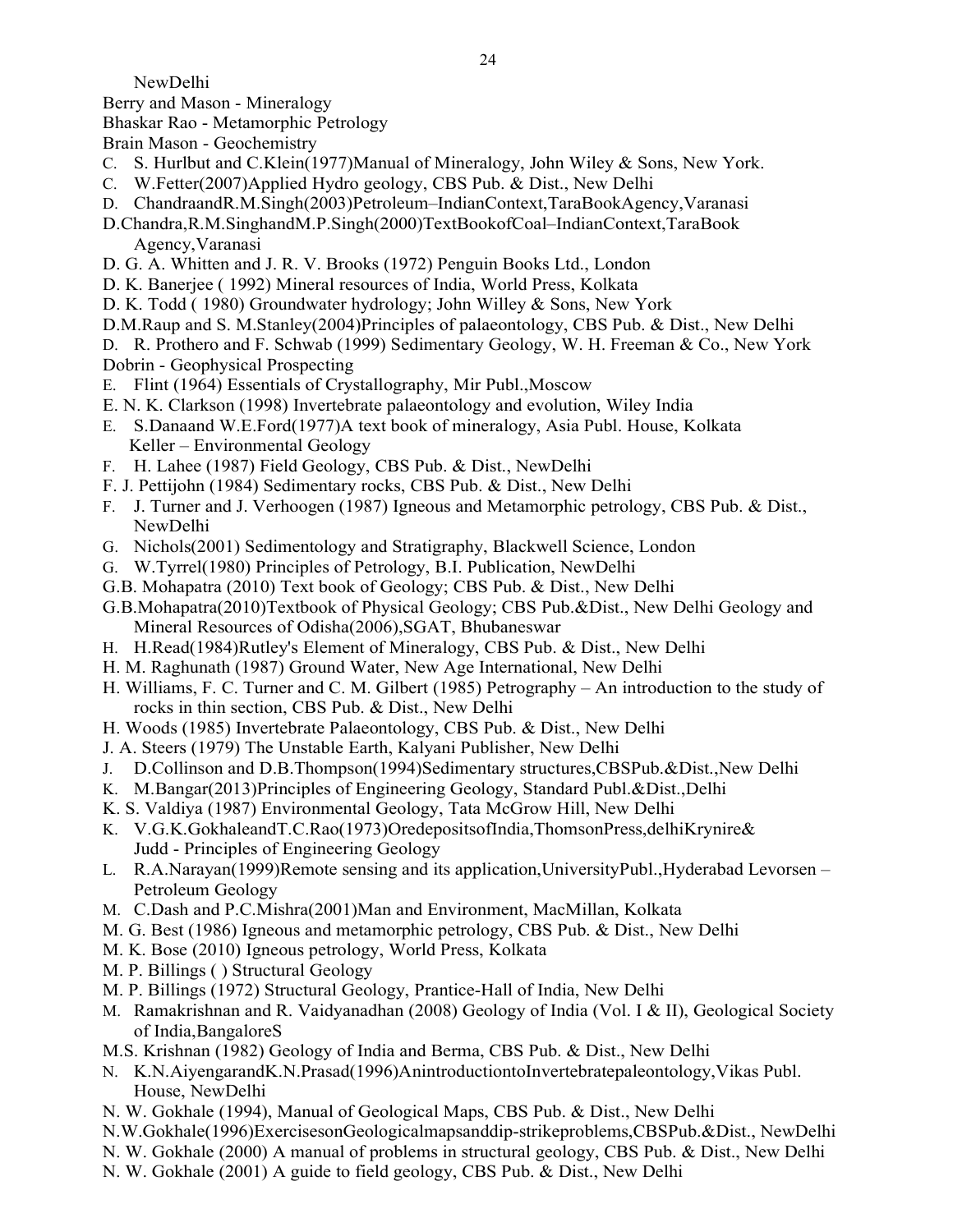- P. C. Jain and M. S. Anantharaman (2005) Palaeontology; Vishal Pub. Co., Jalandhar
- P. F. Kerr (1964) Optical mineralogy, Tata McGrow Hill, New Delhi
- P. J. R. Reddy (2013) A text book of Hydrology, University Science Press, New Delhi
- P.K. Mukherjee (1997) A Text Book of Geology, World Press, Kolkata
- R. C. Moore, C. G. lalicker and A. G. Fischer ( 2004) Invertebrate fossils, CBS Pub. & Dist., New Delhi
- R. K. Sinha and N. L. Sharma (1980) Mineral Economics, Oxford & IBH, New Delhi
- R. Lindholm (1987) A Practical Approach to Sedimentology, Allen and Unwin, London
- R.N.Hota(2017)Practicalapproachtocrystallographyandmineralogy;CBSPub.&Dist.,New Delhi
- R. N. Hota (2017) Practical approach to petrology; CBS Pub. & Dist., New Delhi
- R. N. P. Arogyaswami (1980) Courses in mining geology, Oxford and IBH, New Delhi
- R. R. Shrock and W. H. Twenhofel (1953) CBS Pub. & Dist., New Delhi
- R. S. Sharma and A, Sharma (2014) Crystallography and Mineralogy, Geological Society of India,Bangalore
- Ravindra Kumar (1986) Fundamentals of Historical Geology & Stratigraphy of India, Wiley Eastern, New Delhi
- S. Deb(1980)IndustrialmineralsandrocksofIndia,AlliedPubl.,Mumbai
- S. K. Donovan (1992) The process of Fossilization, CBS Pub. & Dist., New Delhi
- S. K. Shah (2013) Elements of Palaeontology, Geological Society of India, Bangalore
- S. K. Tiwari ( 2004) Stratigraphy, Micropalaeontology and Palaeobotany, Kalyani Publ., New Delhi
- S. Krishmaswami (1972) India's Mineral resources, Oxford and IBH, New Delhi
- S. M. Mathur (2001) Guide to field geology, Prantice-Hall of India, New Delhi
- S. M. Naqvi (2005) Geology and evolution of the Indian plate, Capital Publ. Co. New Delhi
- S. N. Pandey (1987) Principles and applications of photogeology, Wiley Eastern, New Delhi
- S. Ray Text Book of Geology
- S. Singh (1997) Physical Geography, PrayagPustak Bhawan, Allahbad
- Sam-Boggs(1987)PrinciplesofSedimentologyandStratigraphy,Prentice-HallInt.,London Sharma and Ram - Introduction to India's EconomicMinerals
- Shephard Submarine Geology
- U. Prasad (2000) Economic Geology, CBS Pub. & Dist., NewDelhi
- V. Radhakrishnan (1987) General Geology, V.V.P. Publishers,Tuticorin
- V. S.KaleandA.Gupta(2015)IntroductiontoGeomorphology,UniversityPress,Hyderabad
- W. A. Deer, R. A. Howie and J. Zusman (1979) An introduction to the rock forming minerals, ELBS andLongman
- W. D. Thornbury (1984) Principles of Geomorphology, Wiley Eastern, New Delhi
- W. G. Morrison (2004) A dictionary of Geology, CBS Pub. & Dist., New Delhi
- W. R. Phillips and D. T. Griffen (2004) Optical Mineralogy The non-opaque minerals, CBS Pub. & Dist., New Delhi
- Winchell Optical Mineralogy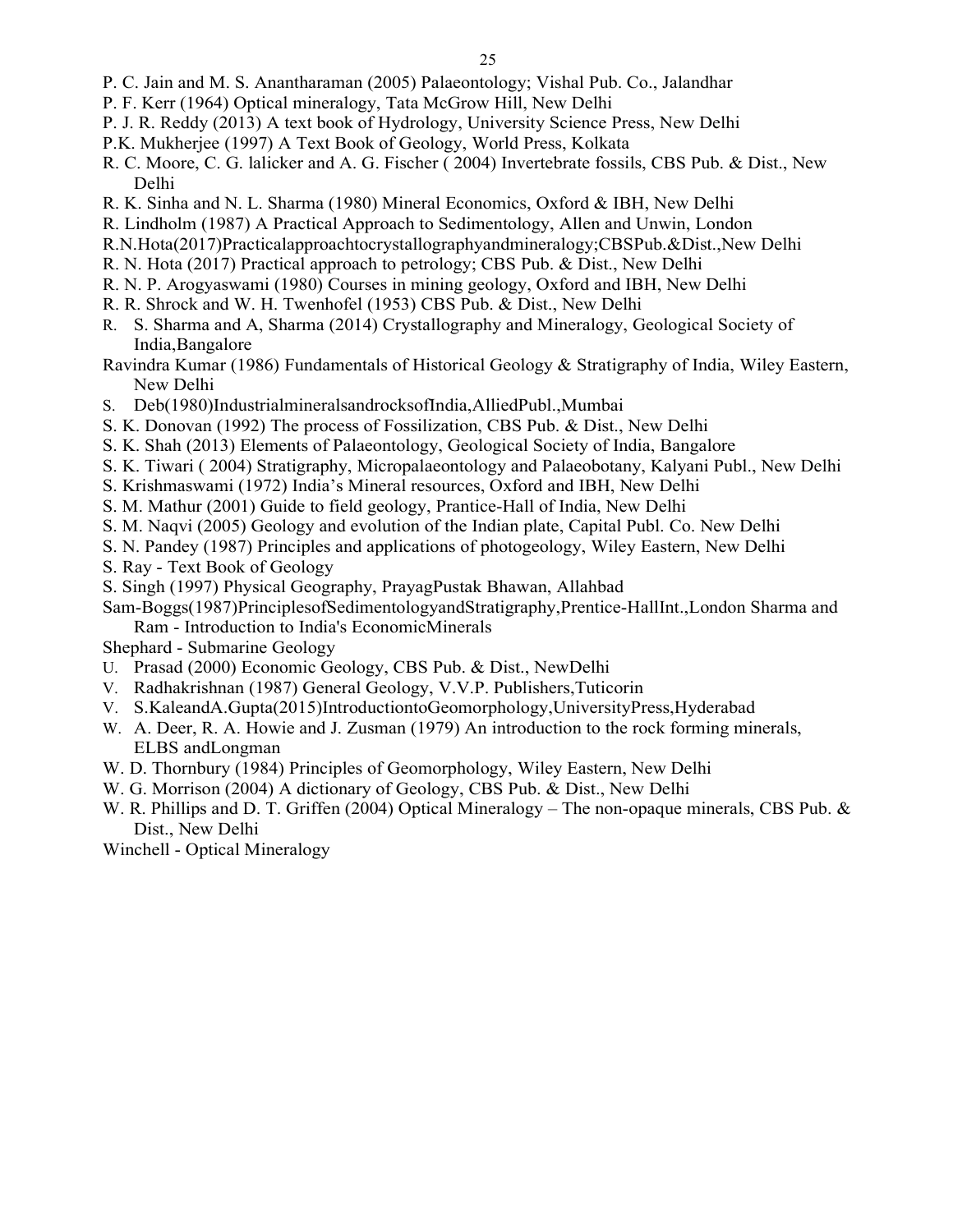#### 26

#### **Laboratory Instruments / Mineral and Rock specimens**

- 1. Petrological microscope @ 01 for each 02 students
- 2. Geomorphic models of River, wind, glacier, underground water and ocean
- 3. Megascopic minerals and slides of minerals: agate, amphibole, anatase, andalusite, anhydrite, apatite, aragonite, augite, barite, beryl, biotite, calcite, chlorite, corundum, diamond, diopside, dolomite, enstatite, epidote, fluorite, garnet, gypsum, halite, hornblende, hypersthene, kyanite, magnesite, microcline, monazite, muscovite, olivine, orthoclase, plagioclase, quartz, rutile, sanidine, serpentine, sillimanite, sphene, staurolite, talc, topaz, topaz, tourmaline, and zircon.
- 4. Aerial photographs, stereoscopes and imageries
- 5. Forms present in  $4/m\overline{3}$   $2/m$ ,  $\overline{4}$   $3m$ ,  $2/m\overline{3}$ ,  $4/m\overline{2}/m\overline{2}/m$ ,  $6/m\overline{2}/m\overline{2}/m$ ,  $\overline{3}$   $2/m$ ,  $\overline{2}/m\overline{2}/m\overline{2}/m$ ,  $\overline{2}/m$  and  $\overline{1}$ classes and combinations there of.
- 6. Megascopic rocks and slides of Basalt, Dolerite, Gabbro, Granite, Pegmatite, Syenite, Dunite, Diorite, Peridotite, Carbonatite, Anorthosite and Kimberlite, sandstones, conglomerate, shale, limestone and breccias, schists, gneisses, marble, quartzite, slate, phyllites, khondalite and charnockite, eclogites,
- 7. Fossils of class / phyla of Trilobita, Brachiopoda, Pelecypada, Cephalopoda, Gastropoda, Echinoidea, Coral and Graptolite, Siwalik fauna, plant fossils
- 8. Megascopic specimens of ores of Fe, Mn, Al, Cr, Cu, Pb and Zn ores.
- 9. Megascopic specimens of Mica, Asbestos, Kyanite, Sillimanite, Graphite, Baryte, Serpentinite and Magnesite and Limestone.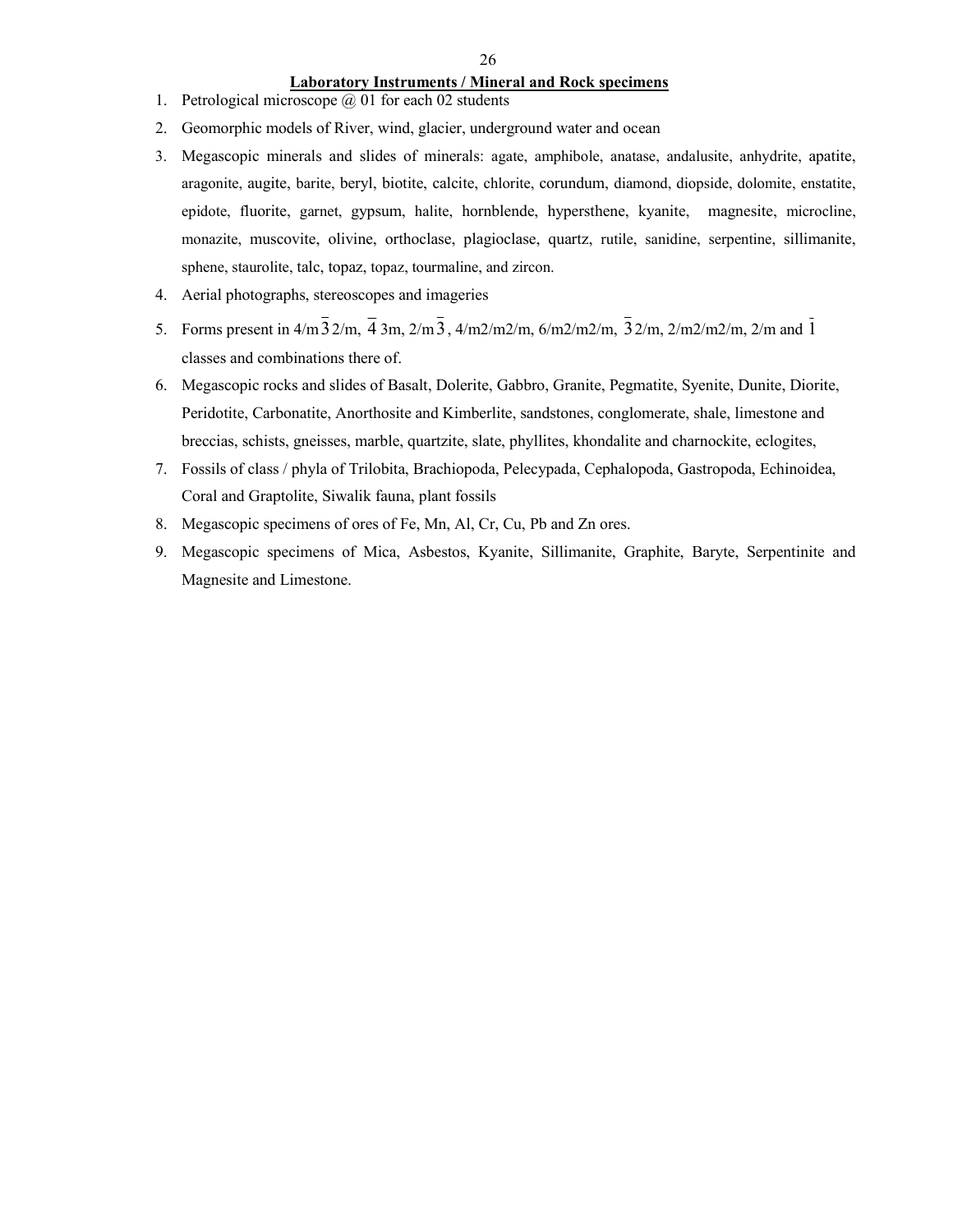#### **Geology – Teacher training- 21 days**

- 1. Neotectonics; Glaciation and its causes; Sea-level change during Quaternary
- 2. Digital Image Processing, Image errors, Rectification and restoration, Image Enhancement, Filtering, Image Rationing, Image classification and accuracy assessment.
- 3. Hermann-Mauguin symbol
- 4. Preparation of thin section of minerals and rocks.
- 5. Conservation of mass, isotopic and elemental fractionation. Concept of radiogenic isotopes in geochronology and isotopic tracers. Chromatography
- 6. Palaeocurrent and Provenance
- 7. ACF and AKF diagrams
- 8. Mesozoic reptiles with special reference to origin diversity and extinction of dinosaurs; Siwalik fauna. Separation of spores and pollens and mounting for study.
- 9. Concepts of Stratotypes. Global Stratotype Section and Point (GSSP). Lithostratigraphy, biostratigraphy, chronostratigraphy, seismic stratigraphy, chemostratigraphy, Magnetostratigraphy, Sequence stratigraphy
- 10. Coal Bed Methane (CBM): global and Indian scenario; Underground coal gasification; Coal liquefaction,

Maturation of kerogen

- 11. Thermal Structure & Composition of Atmosphere; Elements of Climate and weather
- 12. Jet stream and its influence on world weather; Air Mass, their classification and influence on world weather; Fronts (Front classification).
- 13. Forcing and Responses Components of the climate system, Climate forcing, Climate controlling factors, Climate system response, response rates and interactions within the climate system Feedbacks in climate

system. Response of biosphere to Earth's climate; Climate Change: natural vs. anthropogenic effects.

- 14. Heat transformation; Earth's heat budget. Interactions amongst various sources of earth's heat; Mechanism of monsoon; Factors associated with monsoonal intensity.
- 15. Layering of atmosphere and atmospheric Circulation; Atmosphere and ocean interaction and its effect on

climate; Heat transfer in ocean; Global oceanic conveyor belt and its control on earth's climate; Surface and

deep circulation.

16. Milankovitch cycles and variability in the climate; Glacial-interglacial stages; The Last Glacial maximum (LGM); Pleistocene Glacial-Interglacial cycles, Younger Dryas; Marine isotope stages.

Possible life sustaining sites in the solar system, Archaean life: Earth's oldest life, Transition from Archean to Proterozoic, the oxygen revolution and radiation of life

Precambrian macrofossils – The garden of Ediacara,

The Snow Ball Earth Hypothesis

The Cambrian Explosion. Biomineralization and skeletalization

Origin of vertebrates and radiation of fishes

Origin of tetrapods - Life out of water

Early land plants and impact of land vegetation

Life after the largest  $(P/T)$  mass extinction, life in the Jurassic seas

Origin of mammals

Rise and fall of dinosaurs

Origin of birds; and spread of flowering plants

Aftermath of end Cretaceous mass extinction – radiation of placental mammals

Evolution of modern grasslands and co-evolution of hoofed grazers

Rise of modern plants and vegetation.

- 17. Developments in Offshore Wind Energy, Tidal Energy, Wave energy systems, Ocean Thermal Energy Conversion, solar energy, biomass, biochemical conversion, biogas generation, geothermal energy tidal energy, Hydroelectricity.
- 18. Solar energy, its importance, storage of solar energy, solar pond, non plate collector, solar distillation, solar cooker, solar green houses, solar cell, absorption air conditioning. Need and characteristics of photovoltaic (PV) systems, PV models and equivalent circuits, and sun tracking systems.
- 19. Fundamentals of Wind energy, Wind Turbines and different electrical machines in wind turbines, Power electronic interfaces, and grid interconnection topologies. Geothermal Resources, Geothermal Technologies.